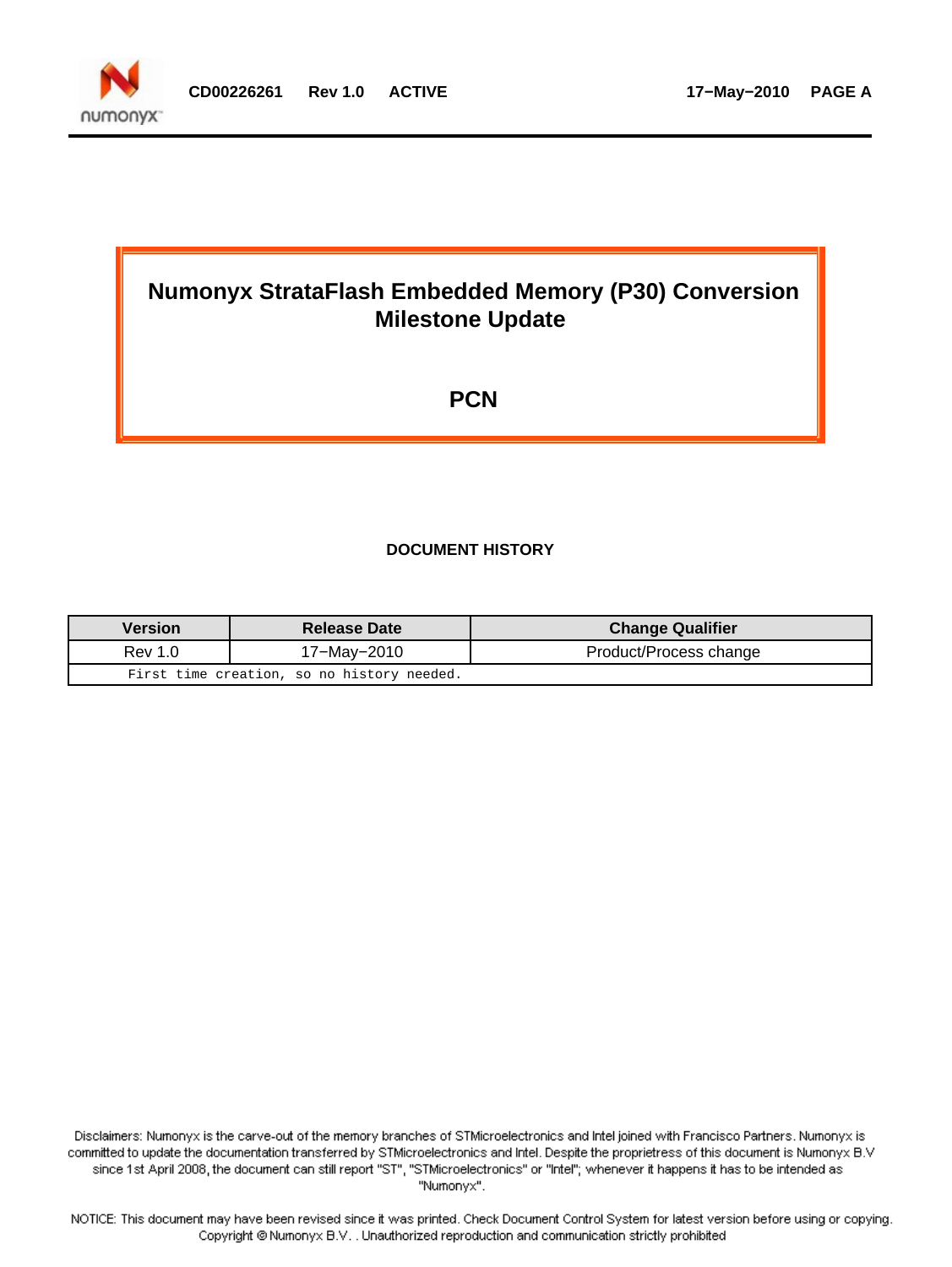

#### **DOCUMENT APPROVAL**

| <b>Name</b>    | <b>Function</b>                   | Date        |
|----------------|-----------------------------------|-------------|
| Rotz, Steven   | Division Product Manager          | 14–May–2010 |
| Bader, Jeffrey | <b>Division Marketing Manager</b> | 17–May–2010 |
| Uribe, Melissa | Division QA Manager               | 17–May–2010 |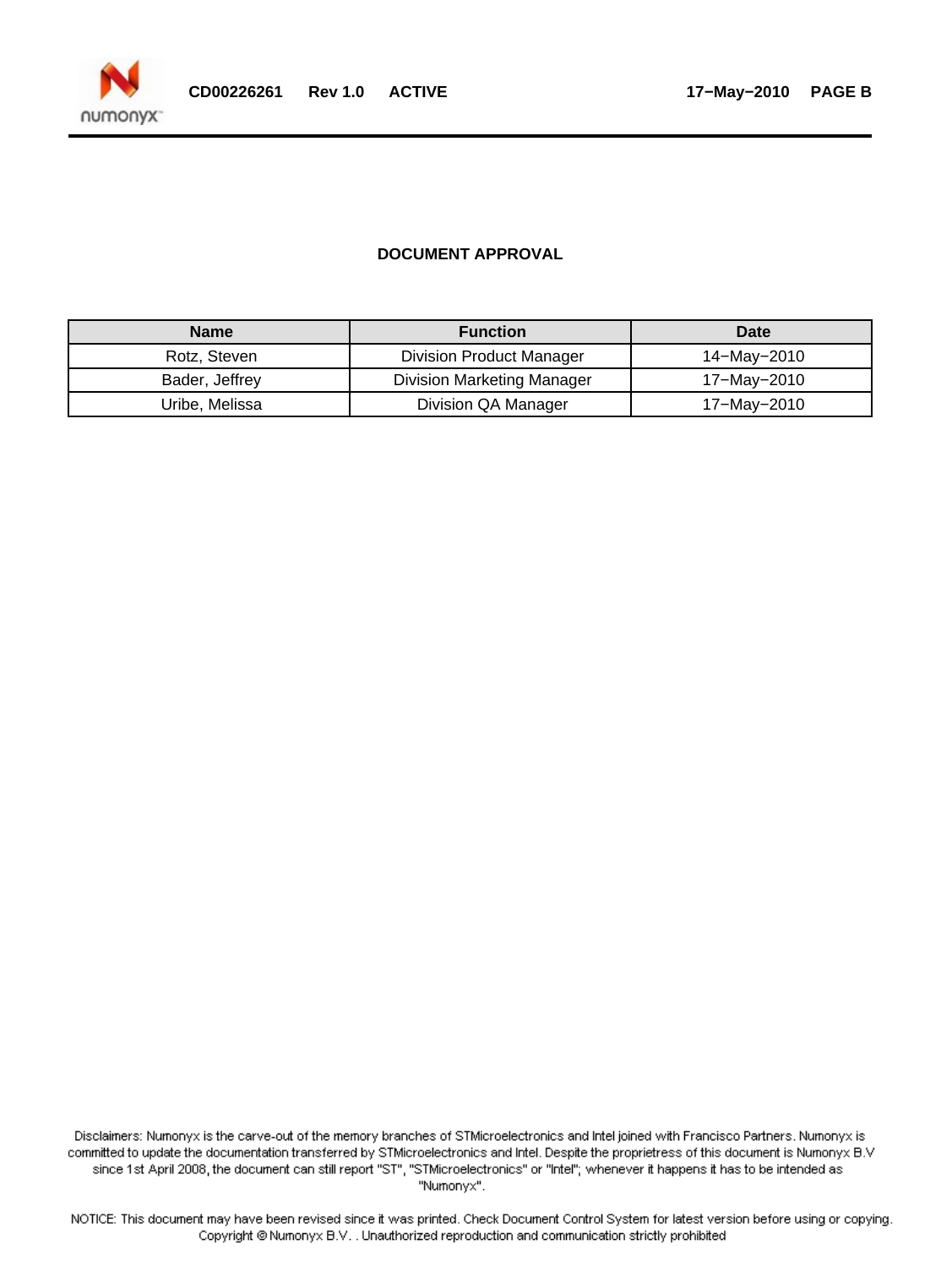

#### **REFERENCED DOCUMENTS**

| Document Id | <b>Document Type</b>             | <b>Document Title</b>                                                    | <b>Relation Name</b> |
|-------------|----------------------------------|--------------------------------------------------------------------------|----------------------|
| CD00226260  | Impacted Product<br>and Customer | Numonyx StrataFlash Embedded Memory<br>(P30) Conversion Milestone Update | compliance           |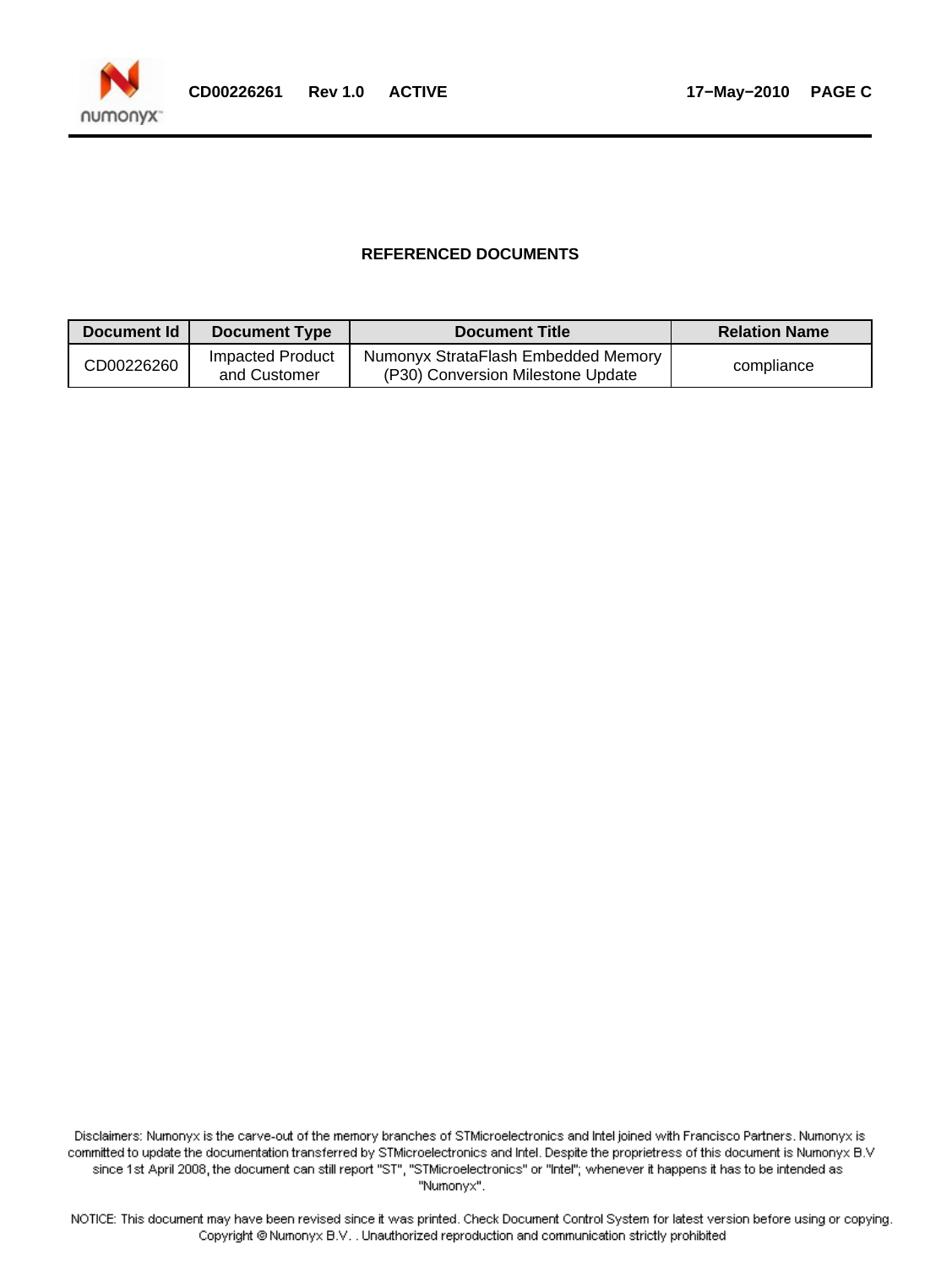

#### **CUSTOM ATTRIBUTES**

**Alternate Identifier(s) FMG−EMF/10/4427 Alternate Name Confidentiality Level Internal ECN Number Original ID Original Repository Revalidation Date Status ACTIVE**

**Product PnL Code(s) PNL04; PNL13; PNL1E; PNL1P; PNL1W; PNL42; PNL63; PNL77; PNL81; PNL87; PNLP2**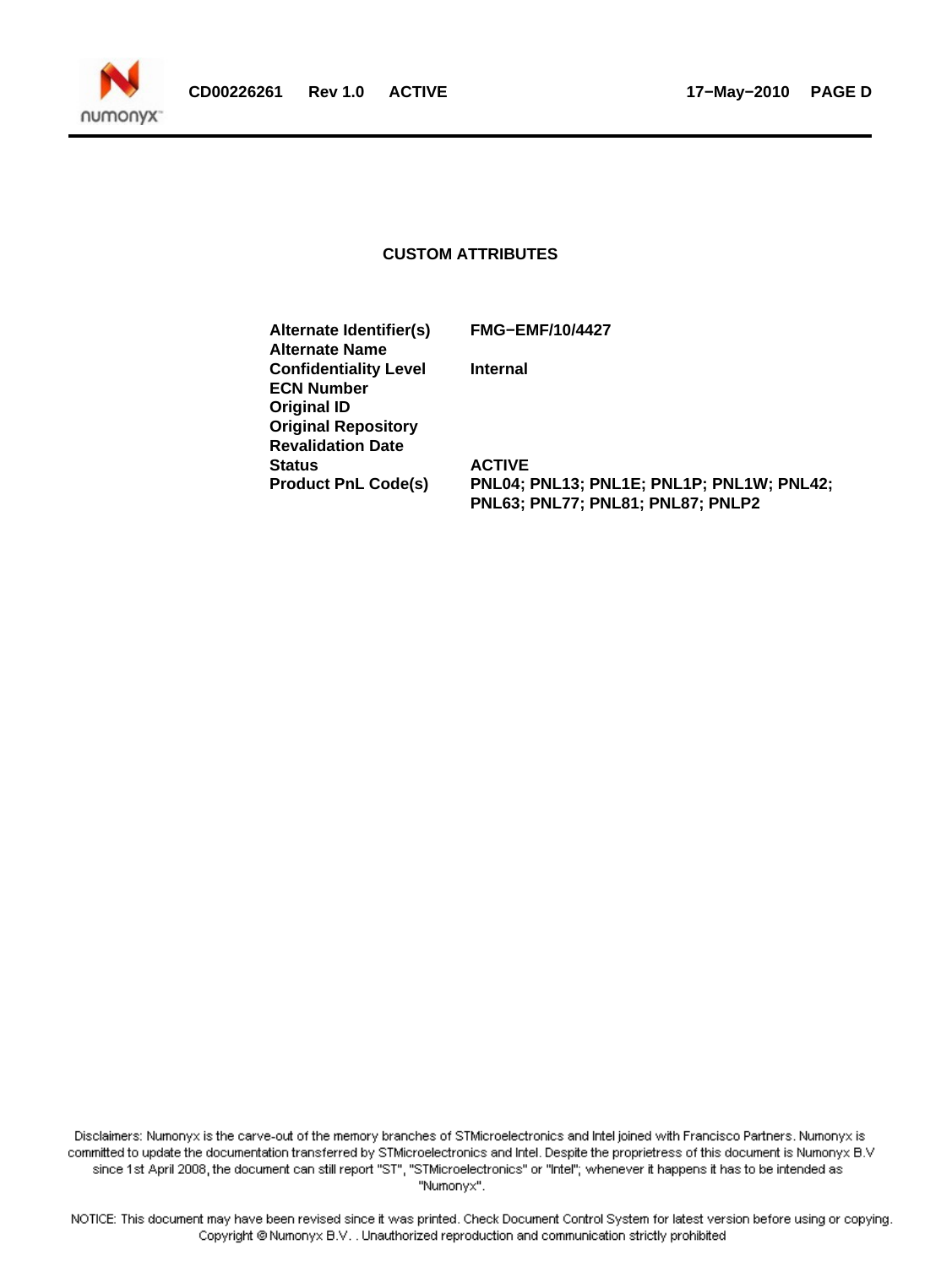

# **PRODUCT/PROCESS CHANGE NOTIFICATION**

PCN FMG-EMF/10/4427 Notification Date 05/21/2010

**Numonyx StrataFlash Embedded Memory (P30) Conversion Milestone Update**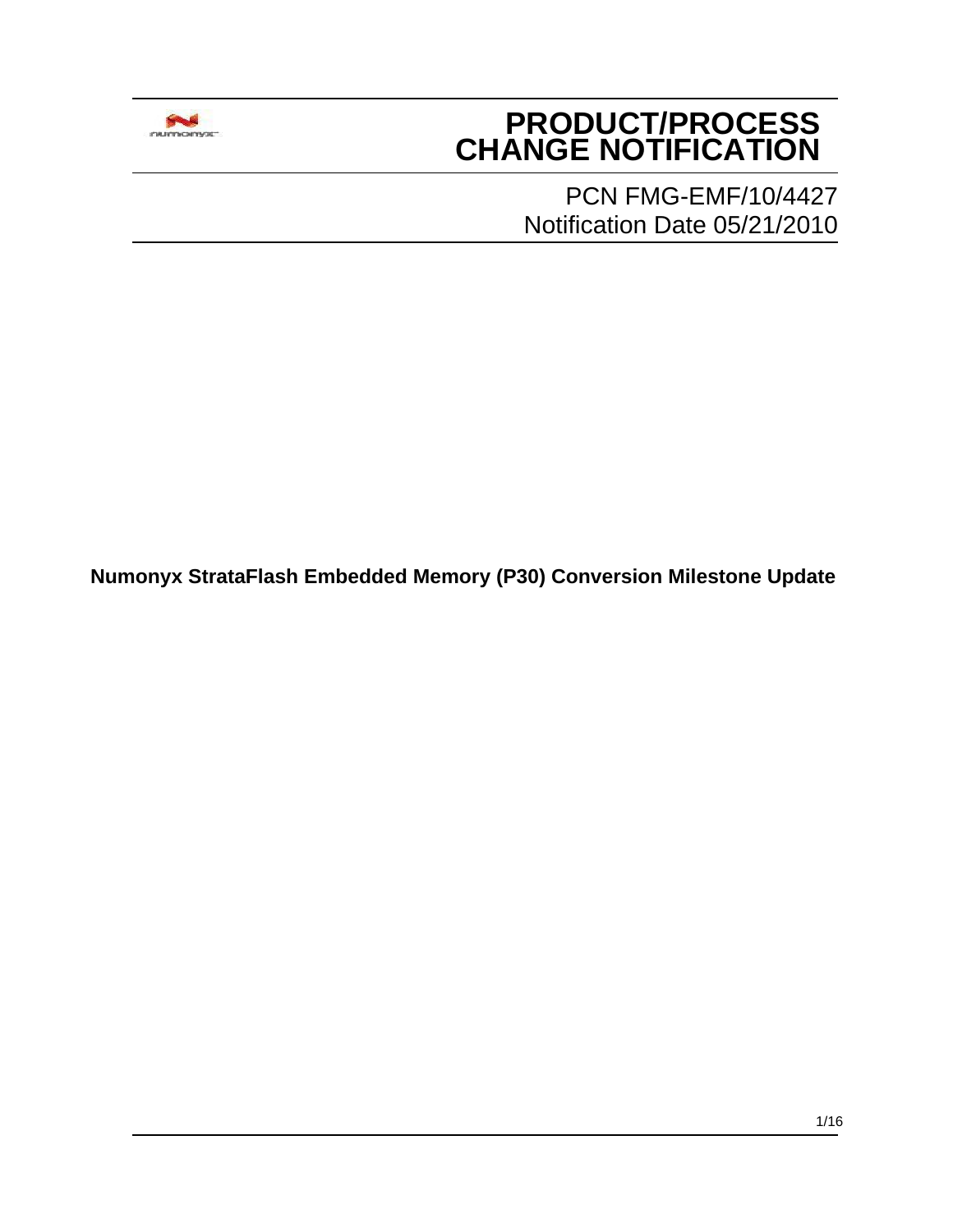|  |  | <b>Table 1. Change Implementation Schedule</b> |  |
|--|--|------------------------------------------------|--|
|--|--|------------------------------------------------|--|

| Forecasted implementation date for<br>change                                         | 14-May-2010 |
|--------------------------------------------------------------------------------------|-------------|
| Forecasted availabillity date of samples<br>for customer                             | 14-May-2010 |
| Forecasted date for <b>Numonyx</b><br>change Qualification Plan results availability | 14-May-2010 |
| Estimated date of changed product first<br>shipment                                  | 28-May-2010 |

#### **Table 2. Change Identification**

| <b>Product Identification</b><br>(Product Family/Commercial Product) | Numonyx StrataFlash Embedded Memory (P30)                                                                                                                                                                                                                                                                                                                                                                                                                                                                                                                                                                                                                                                                                                                                                                                                                |
|----------------------------------------------------------------------|----------------------------------------------------------------------------------------------------------------------------------------------------------------------------------------------------------------------------------------------------------------------------------------------------------------------------------------------------------------------------------------------------------------------------------------------------------------------------------------------------------------------------------------------------------------------------------------------------------------------------------------------------------------------------------------------------------------------------------------------------------------------------------------------------------------------------------------------------------|
| Type of change                                                       | Product design change                                                                                                                                                                                                                                                                                                                                                                                                                                                                                                                                                                                                                                                                                                                                                                                                                                    |
| Reason for change                                                    | To improve the overall service to Numonyx customers                                                                                                                                                                                                                                                                                                                                                                                                                                                                                                                                                                                                                                                                                                                                                                                                      |
| Description of the change                                            | This notification is a milestone update to previously issued update<br>FMG-EMF/10/4353 issued March 3, 2010. Cross reference to previously<br>issued ex-Intel PCN 109030-xx first issued December 2008. Refer to<br>attached "PCN Supplemental Reference" for further information.<br>Ex-Intel products sold by Numonyx that are manufactured on 130nm<br>process technology (804) through Intel Fab 14 (IFO) are being<br>discontinued. This site remains part of Intel and is no longer available<br>to manufacture 130nm products for Numonyx. The P30 product family will<br>continue to be offered on internal Numonyx 65nm process technology from<br>Numonyx's Fab 1, providing customers with a conversion option to the<br>product of their choice. This change applies to all densities of the P30<br>product family. Numonyx Fab 1 (silicon). |
| Product Line(s) and/or Part Number(s)                                | See attached                                                                                                                                                                                                                                                                                                                                                                                                                                                                                                                                                                                                                                                                                                                                                                                                                                             |
| Description of the Qualification Plan                                | See attached                                                                                                                                                                                                                                                                                                                                                                                                                                                                                                                                                                                                                                                                                                                                                                                                                                             |
| Change Product Identification                                        | The letter designating the process technology will change from "D" (130nm)<br>to "F" (65nm)                                                                                                                                                                                                                                                                                                                                                                                                                                                                                                                                                                                                                                                                                                                                                              |
| Manufacturing Location(s)                                            |                                                                                                                                                                                                                                                                                                                                                                                                                                                                                                                                                                                                                                                                                                                                                                                                                                                          |

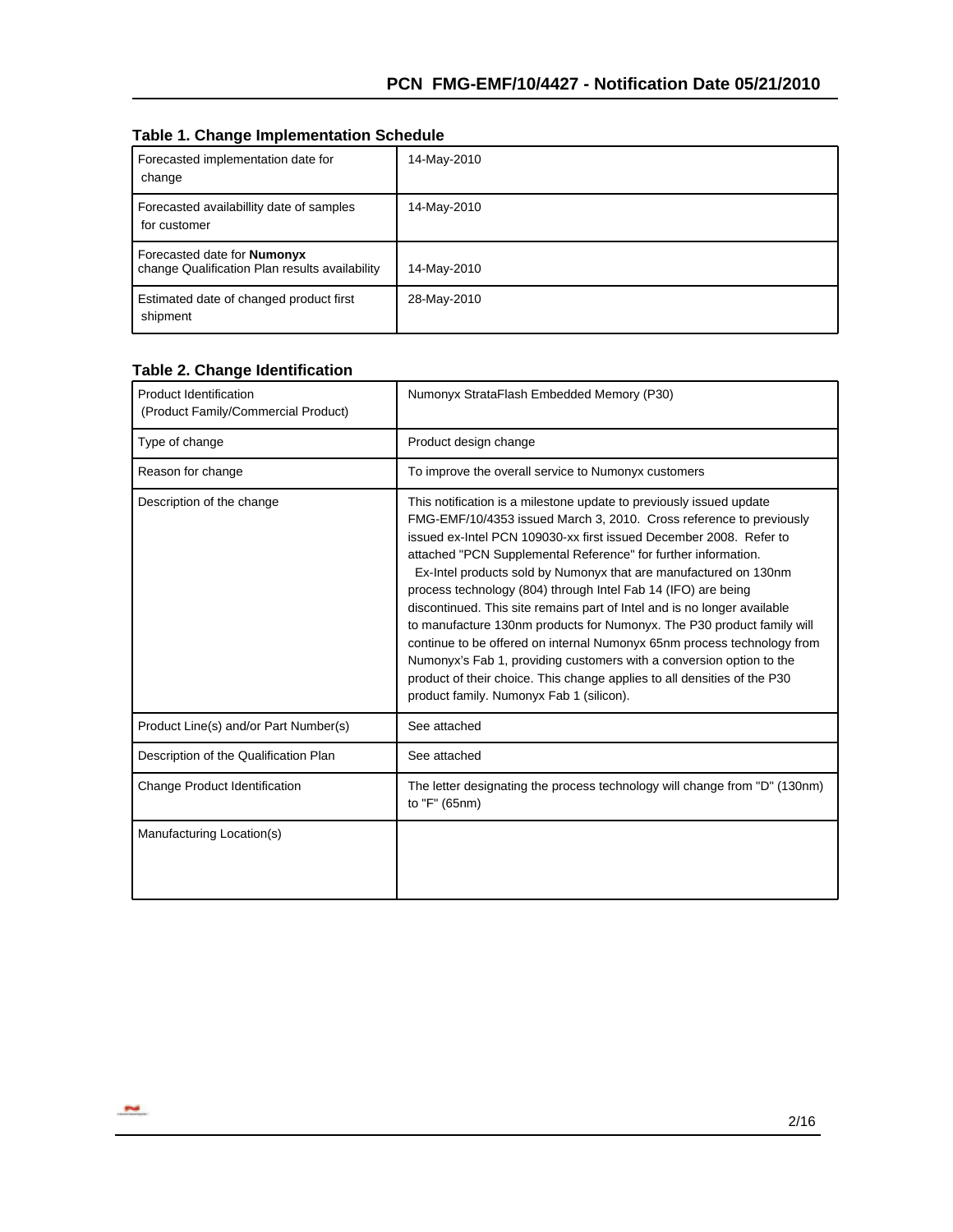#### **Table 3. List of Attachments**

| Customer Part numbers list   |  |
|------------------------------|--|
| l Qualification Plan results |  |

| Customer Acknowledgement of Receipt            | <b>PCN FMG-EMF/10/4427</b>   |
|------------------------------------------------|------------------------------|
| Please sign and return to Numonyx Sales Office | Notification Date 05/21/2010 |
| Qualification Plan Denied                      | Name:                        |
| Qualification Plan Approved                    | Title:                       |
|                                                | Company:                     |
| Change Denied                                  | Date:                        |
| Change Approved                                | Signature:                   |
| Remark                                         |                              |
|                                                |                              |
|                                                |                              |
|                                                |                              |
|                                                |                              |
|                                                |                              |
|                                                |                              |
|                                                |                              |
|                                                |                              |
|                                                |                              |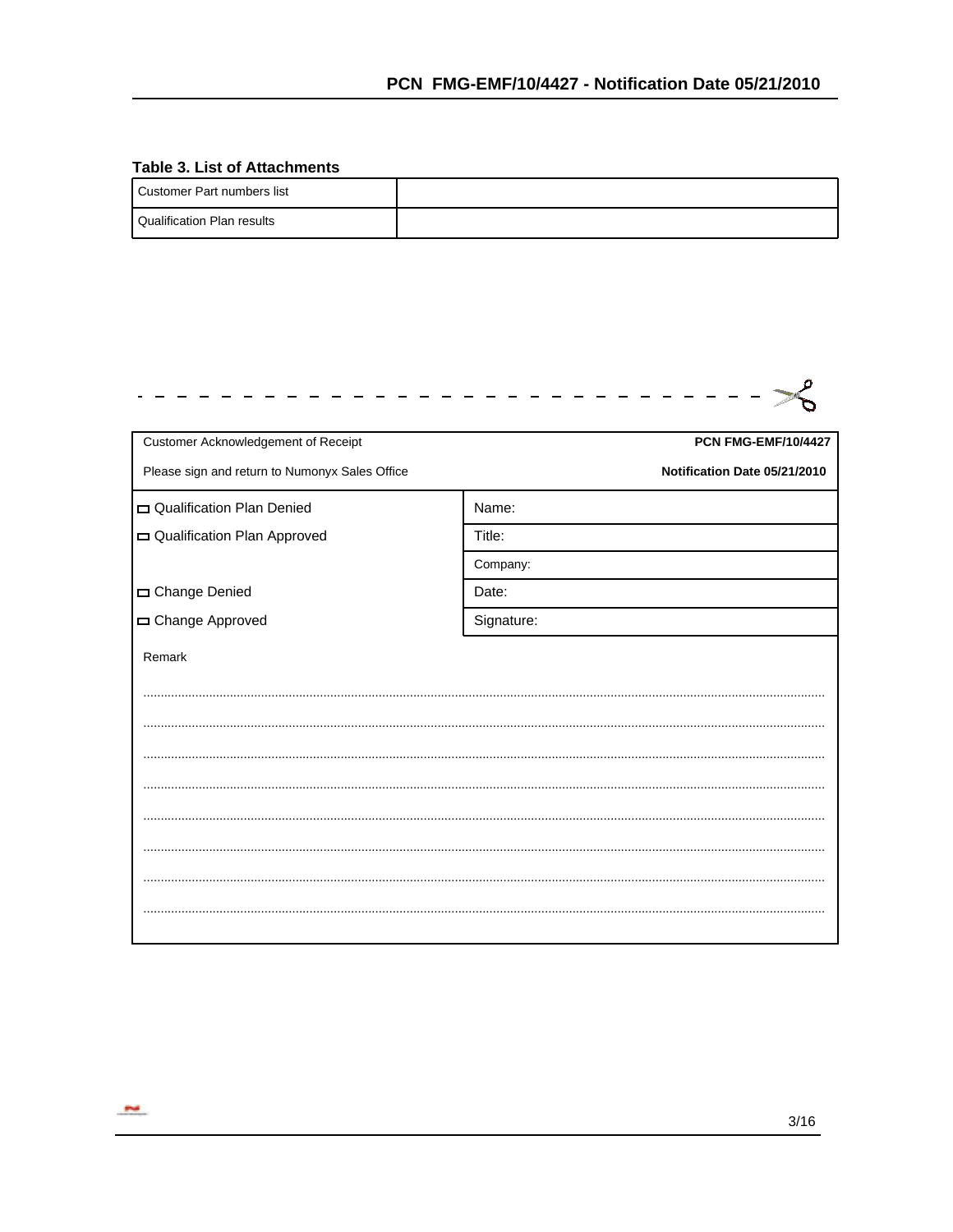| <b>Name</b>    | <b>Function</b>                   |
|----------------|-----------------------------------|
| Bader, Jeffrey | <b>Division Marketing Manager</b> |
| Rotz, Steven   | <b>Division Product Manager</b>   |
| Uribe, Melissa | Division Q.A. Manager             |

# **DOCUMENT APPROVAL**

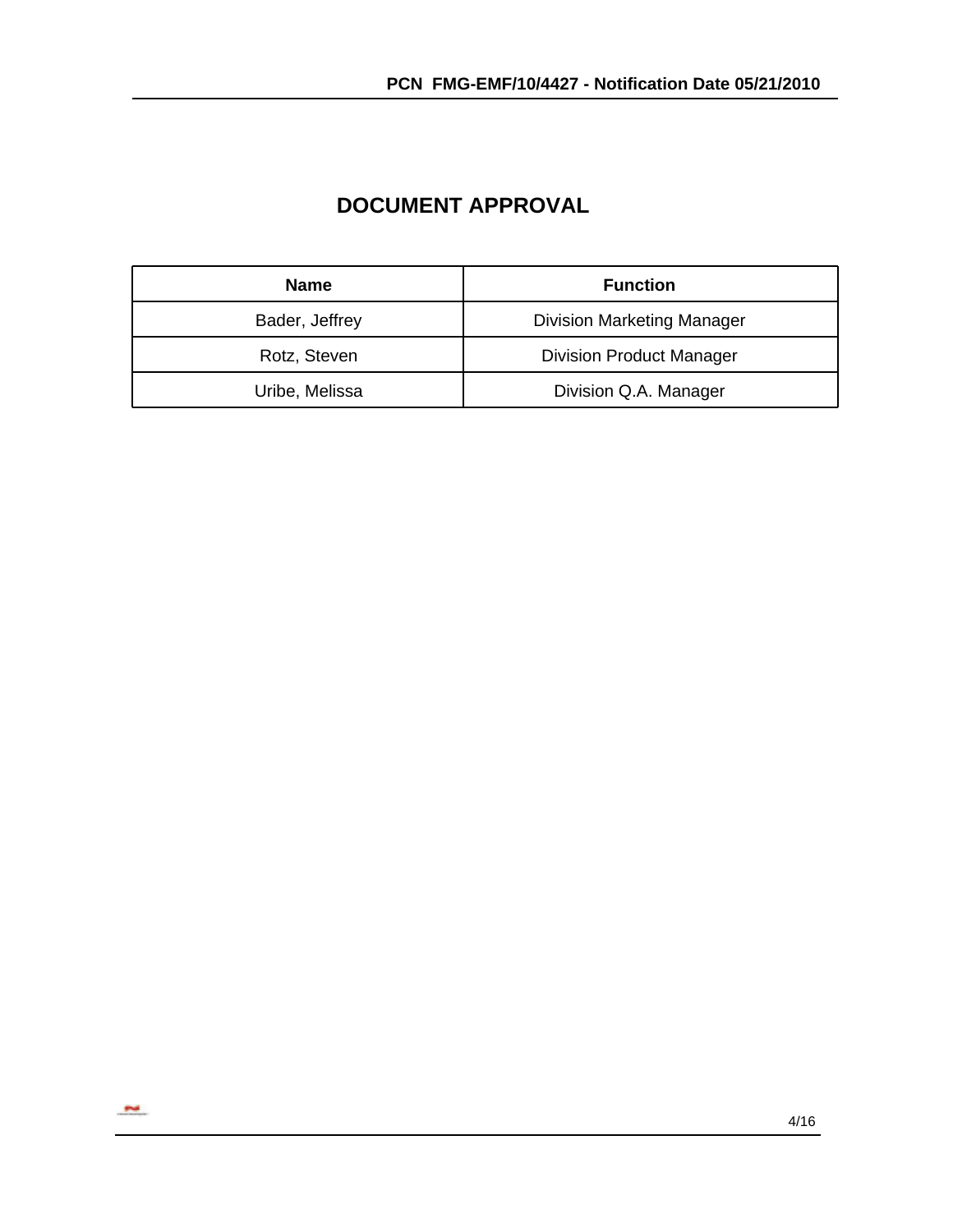# **Product Change Notification Supplemental Reference**

| <b>Change Title:</b>        | <b>Product Design, Numonyx StrataFlash®</b><br>Embedded Memory (P30), 130nm to 65nm<br><b>Migration; Reason for Revision: Milestone</b><br>updates. |  |
|-----------------------------|-----------------------------------------------------------------------------------------------------------------------------------------------------|--|
| <b>Numonyx PCN#</b>         | <b>Refer to Numonyx conversion system</b><br>notification document                                                                                  |  |
| Ex-Intel PCN#               |                                                                                                                                                     |  |
| (for cross reference)       | $109030 - xx$                                                                                                                                       |  |
| <b>Date of Publication:</b> | <b>April 2010</b>                                                                                                                                   |  |

# **Key Characteristics of the Change:**

Product Design

# **Forecasted Key Milestones:**

# **256Mb P30 easyBGA and TSOP**

| Date of easyBGA Lead-Free 256Mb Samples Availability:                             | January 30, 2009  |
|-----------------------------------------------------------------------------------|-------------------|
| Date of easyBGA Leaded and All TSOP 256Mb Samples Availability:                   | February 28, 2009 |
| Date of First Availability of Post-Conversion Material:                           | March 31, 2009    |
| Date Customer Must be Ready to Receive Post-Conversion Material:                  | June 30, 2009     |
| Date Numonyx Will Stop Accepting Orders for Pre-Conversion Material               | June 30, 2009     |
| Date Orders for Pre-Conversion Material Become Non-Cancelable and Non-Returnable: | July 1, 2009      |
| Date Numonyx Will Stop Shipping Pre-Conversion Material:                          | November 30, 2009 |
|                                                                                   |                   |

#### **256Mb P30 Quad+**

| Date of 256Mb Quad+ Samples Availability (production material):                                    | July 6, 2009     |
|----------------------------------------------------------------------------------------------------|------------------|
| Date of First Availability of Post-Conversion Material:                                            | July 6, 2009     |
| Date Customer Must be Ready to Receive Post-Conversion Material:                                   | October 31, 2009 |
| Date Numonyx Will Stop Accepting Orders for Pre-Conversion Material                                | October 31, 2009 |
| Date Orders for Pre-Conversion Material Become Non-Cancelable and Non-Returnable: November 1, 2009 |                  |
| Date Numonyx Will Stop Shipping Pre-Conversion Material:                                           | April 30, 2010   |

#### **512Mb (256/256 Stack) QUAD+ P30**

| Date of Samples Availability (production material):                               | July 6, 2009       |
|-----------------------------------------------------------------------------------|--------------------|
| Date of First Availability of Post-Conversion Material:                           | July 6, 2009       |
| Date Customer Must be Ready to Receive Post-Conversion Material:                  | October 31, 2009   |
| Date Numonyx Will Stop Accepting Orders for Pre-Conversion Material               | October 31, 2009   |
| Date Orders for Pre-Conversion Material Become Non-Cancelable and Non-Returnable: | November $1, 2009$ |
| Date Numonyx Will Stop Shipping Pre-Conversion Material:                          | April 30, 2010     |

# **512Mb (256/256 Stack) EasyBGA P30**

| Date of Samples Availability:                                    | March 15, 2009 |
|------------------------------------------------------------------|----------------|
| Date of First Availability of Post-Conversion Material:          | April 30, 2009 |
| Date Customer Must be Ready to Receive Post-Conversion Material: | June 30, 2009  |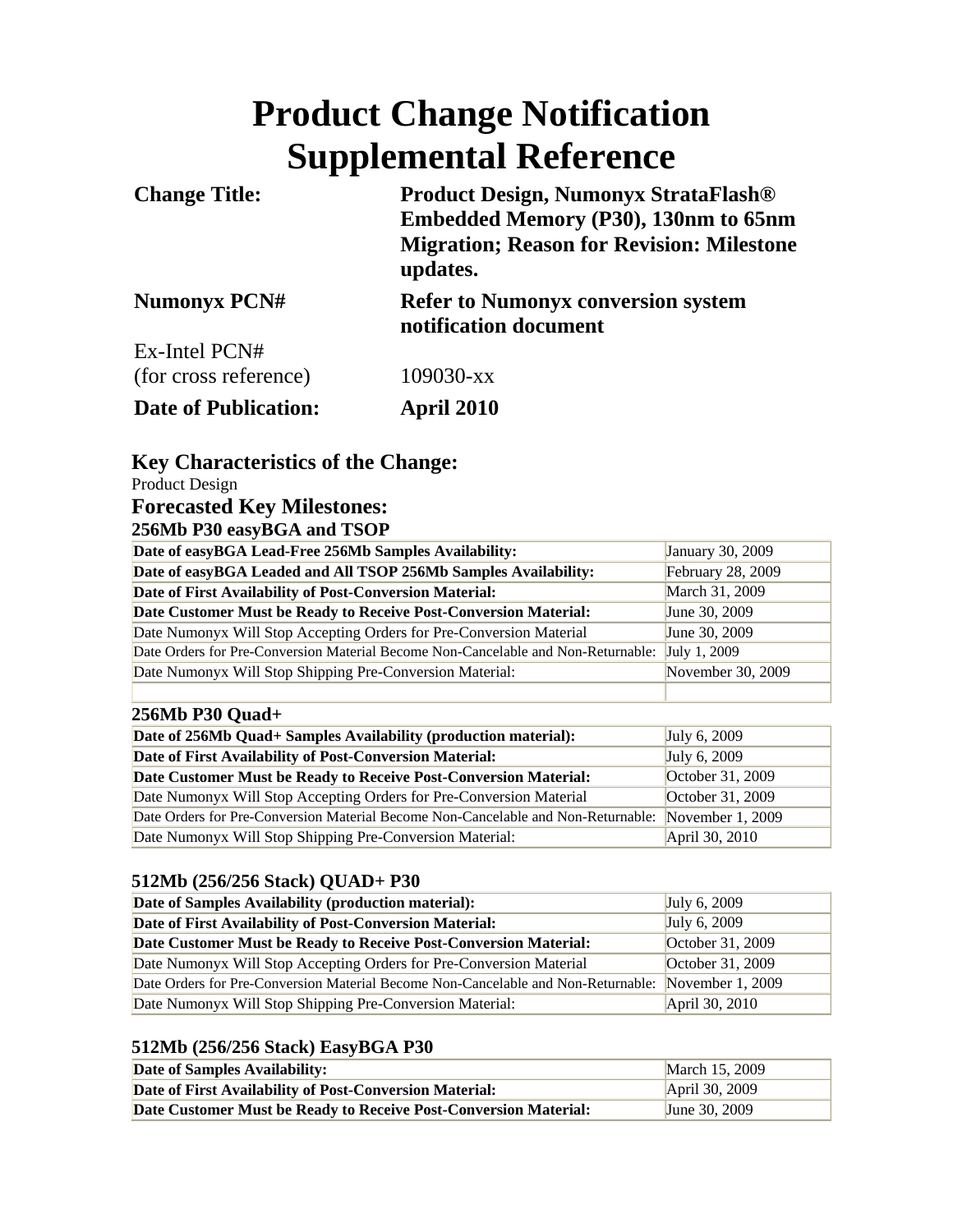| Date Numonyx Will Stop Accepting Orders for Pre-Conversion Material                            | <b>June 30, 2009</b> |
|------------------------------------------------------------------------------------------------|----------------------|
| Date Orders for Pre-Conversion Material Become Non-Cancelable and Non-Returnable: July 1, 2009 |                      |
| Date Numonyx Will Stop Shipping Pre-Conversion Material:                                       | December $31,2009$   |

#### **512Mb (256/256 Stack converting to Discrete) TSOP P30**

*These devices will not support burst or page mode. Refer to section below titled "Note for 256/256Mb TSOP Customers" for further information*

| Date of Samples Availability:                                                     | October 16, 2009  |
|-----------------------------------------------------------------------------------|-------------------|
| Date of First Availability of Post-Conversion Material:                           | May 28, 2010      |
| Date Customer Must be Ready to Receive Post-Conversion Material:                  | May 28, 2010      |
| Date Numonyx Will Stop Accepting Orders for Pre-Conversion Material               | January 31, 2010  |
| Date Orders for Pre-Conversion Material Become Non-Cancelable and Non-Returnable: | February $1,2010$ |
| Date Numonyx Will Stop Shipping Pre-Conversion Material:                          | June 30, 2010     |

#### **128Mb P30 easyBGA and TSOP**

| Date of Samples Availability:                                                                       | May 14, 2010             |
|-----------------------------------------------------------------------------------------------------|--------------------------|
| Date of First Availability of Post-Conversion Material:                                             | May 28, 2010             |
| Date Customer Must be Ready to Receive Post-Conversion Material:                                    | August 31, 2010          |
| Date Numonyx Will Stop Accepting Orders for Pre-Conversion Material                                 | August 31, 2010          |
| Date Orders for Pre-Conversion Material Become Non-Cancelable and Non-Returnable: September 1, 2010 |                          |
| Date Numonyx Will Stop Shipping Pre-Conversion Material:                                            | <b>February 28, 2011</b> |

#### **128Mb P30 QUAD+**

| Date of Samples Availability:                                                     | May 14, 2010        |
|-----------------------------------------------------------------------------------|---------------------|
| Date of First Availability of Post-Conversion Material:                           | May 28, 2010        |
| Date Customer Must be Ready to Receive Post-Conversion Material:                  | August 31, 2010     |
| Date Numonyx Will Stop Accepting Orders for Pre-Conversion Material               | August 31, 2010     |
| Date Orders for Pre-Conversion Material Become Non-Cancelable and Non-Returnable: | September $1,2010$  |
| Date Numonyx Will Stop Shipping Pre-Conversion Material:                          | February $28, 2011$ |

#### **64Mb P30**

| Date of Samples Availability:                                                                      | August 6, 2010   |
|----------------------------------------------------------------------------------------------------|------------------|
| Date of First Availability of Post-Conversion Material:                                            | August 13, 2010  |
| Date Customer Must be Ready to Receive Post-Conversion Material:                                   | October 31, 2010 |
| Date Numonyx Will Stop Accepting Orders for Pre-Conversion Material                                | October 31, 2010 |
| Date Orders for Pre-Conversion Material Become Non-Cancelable and Non-Returnable: November 1, 2010 |                  |
| Date Numonyx Will Stop Shipping Pre-Conversion Material:                                           | April 30, 2011   |

**Schedule is subject to change. Exact schedules to be provided in future update of** 

**this PCN.** *The date of "Customer Must be Ready to Receive Post-Conversion Material" is the projected date that a customer may expect to receive the Post-Conversion Materials. This date is determined by the projected depletion of inventory at the time of the PCN publication. The depletion of inventory may be impacted by fluctuating supply and demand, therefore, although customers should be prepared to receive the Post-Converted Materials on this date, Numonyx will continue to ship and customers may continue to receive the pre-converted materials until the inventory has been depleted.*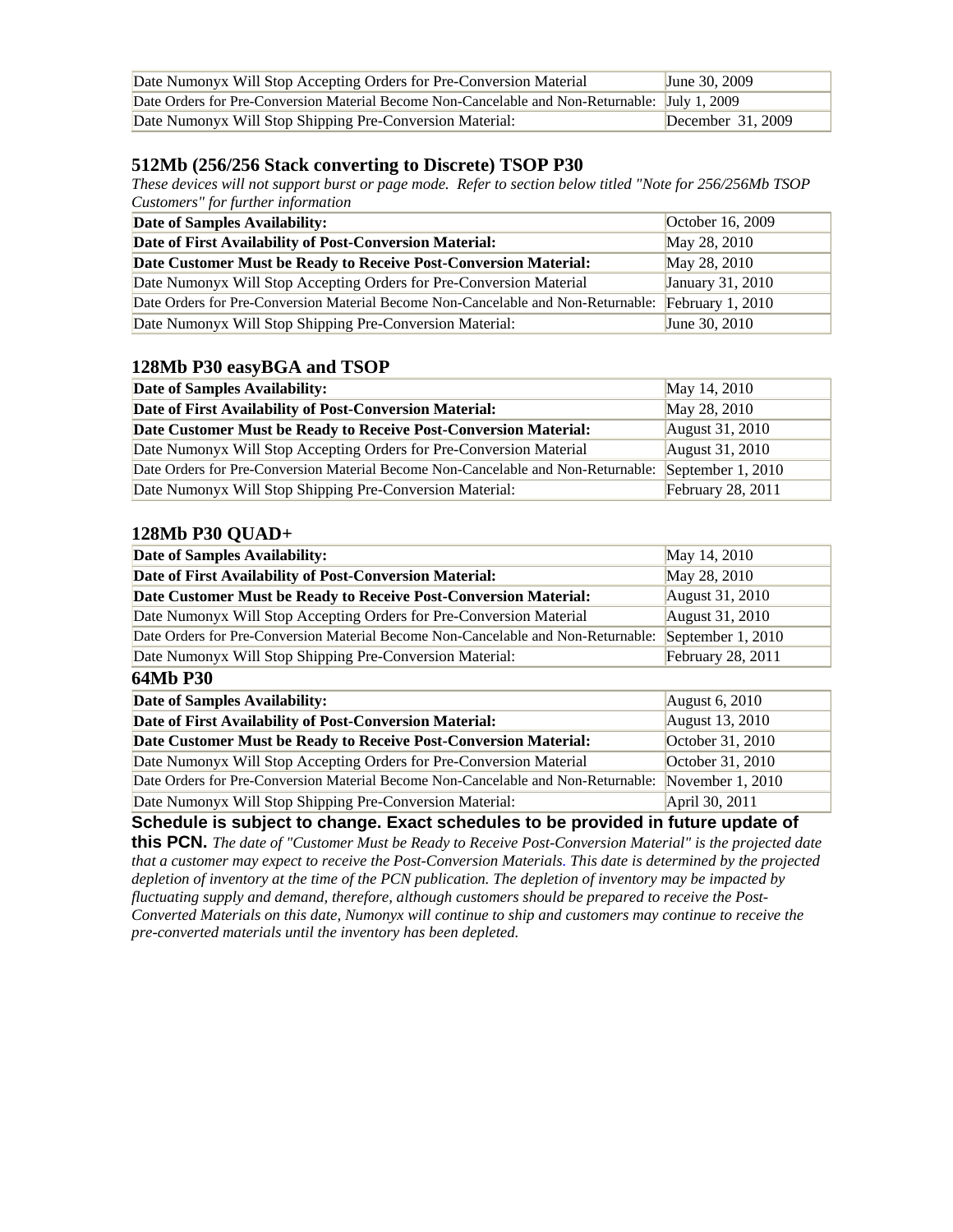# **Description of Change to the Customer:**

Numonyx is committed to providing the industry with leading edge memory solutions. As part of this effort, supply of certain mature technology solutions were continued to be provided by the parent companies.

This notification covers the discontinuance of the former Intel 130nm process (P804) from Intel Fab 14 that is now sold through Numonyx. The change applies to all densities of P30 product family.

P30 product family will continue to be offered on internal Numonyx 65nm process out of Numonyx's Fab 1, providing customers with a conversion option to their product of choice.

Customers should be ready to accept and use the 65nm P30 parts by the ready to receive post-conversion material dates listed above for each density. These milestones are also the last dates Numonyx will accept orders for pre-conversion material. Please note that all orders for pre-conversion material become Non-Cancelable and Non-Returnable (NC/NR) after the last order date as noted above in the conversion milestones. Shipment of pre-conversion material to customers will be no later than the last shipment dates listed above for each density. Please note that supply of 130nm pre-conversion material may be limited.

Due to early notification, 65nm availability dates for samples and production are subject to change.

# **Customer Impact of Change and Recommended Action:**

Review available technical documentation and specification differences noted in this notification (Table 1).

Obtain qualification samples, once available, for design checkout.

Consider using engineering samples for first design checkout.

Numonyx has introduced new part numbers and ordering codes for the 65nm lithography products so customers can differentiate the 130nm from the 65nm products.

65nm order codes are available for all densities and are listed in the order code tables below.

Contact your Numonyx representative for migration assistance if necessary.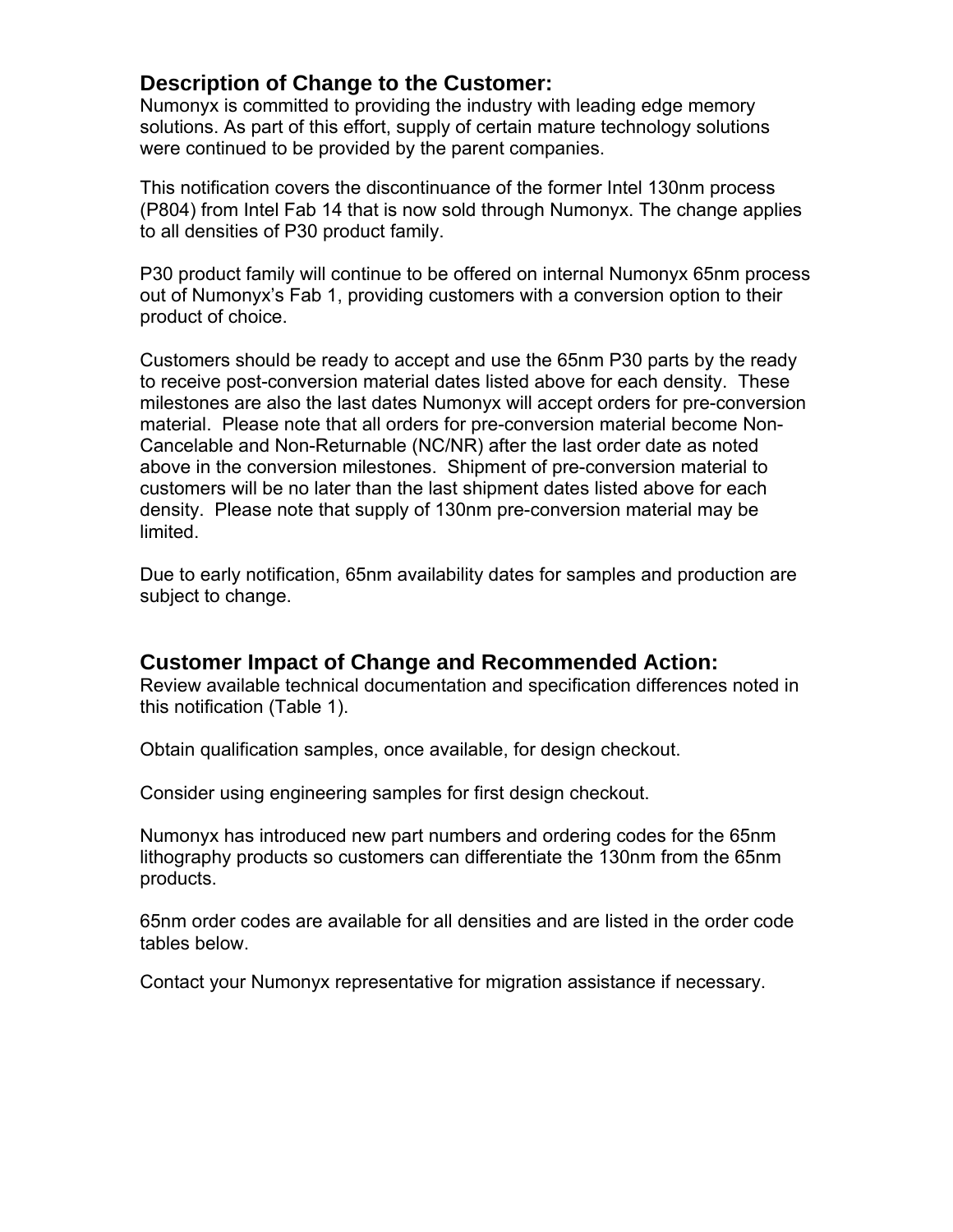# **Product Compatibility:**

#### **256Mb and 512Mb densities:**

256Mb and 512Mb P30 devices have AC timing differences on 65nm. It is recommended that customers review the AC timing changes as described in this PCN and available technical documentation. This may represent updated information from the customer pre-alert notification of 65nm considerations issued in pre-alert PCNs #107952 in Nov 2007.

**Existing Designs:** Customers need to review available technical documentation and secure qualification samples as soon as possible based on the published schedules.

Customers can evaluate engineering samples as early vehicles to accelerate system qualification time.

**New Designs:** Customers working on new designs are advised to take into account the planned changes in AC timing on 65nm.

**Product Discontinuance for 256Mb leaded TSOP package:** Numonyx has discontinued sales of leaded packages for the 256mb Numonyx<sup>™</sup> StrataFlash® Embedded Memory (P30). Please refer to product discontinuance notification **PCN 109668-00** issued 11/02/09 for further information and timelines.

# **Note for 256/256Mb TSOP customers:**

256/256Mb TSOP density is converting to discrete 512Mb density. Samples are available per milestones referenced in this PCN.

Customers can choose from top boot, bottom boot or uniformly blocked versions on 512Mb discrete.

#### Production updates (April 2010):

TSOP 512Mb P30 will not support burst or page mode. Please refer to latest datasheet (April update) for further information or contact your Numonyx sales representative.

There is no impact to easyBGA package.

Technical documentation is available on [http://www.numonyx.com/en-](http://www.numonyx.com/en-US/MemoryProducts/NOR/Pages/P30P33Documents.aspx)[US/MemoryProducts/NOR/Pages/P30P33Documents.aspx](http://www.numonyx.com/en-US/MemoryProducts/NOR/Pages/P30P33Documents.aspx)

For any issues or concerns, customers should contact their local Numonyx representative.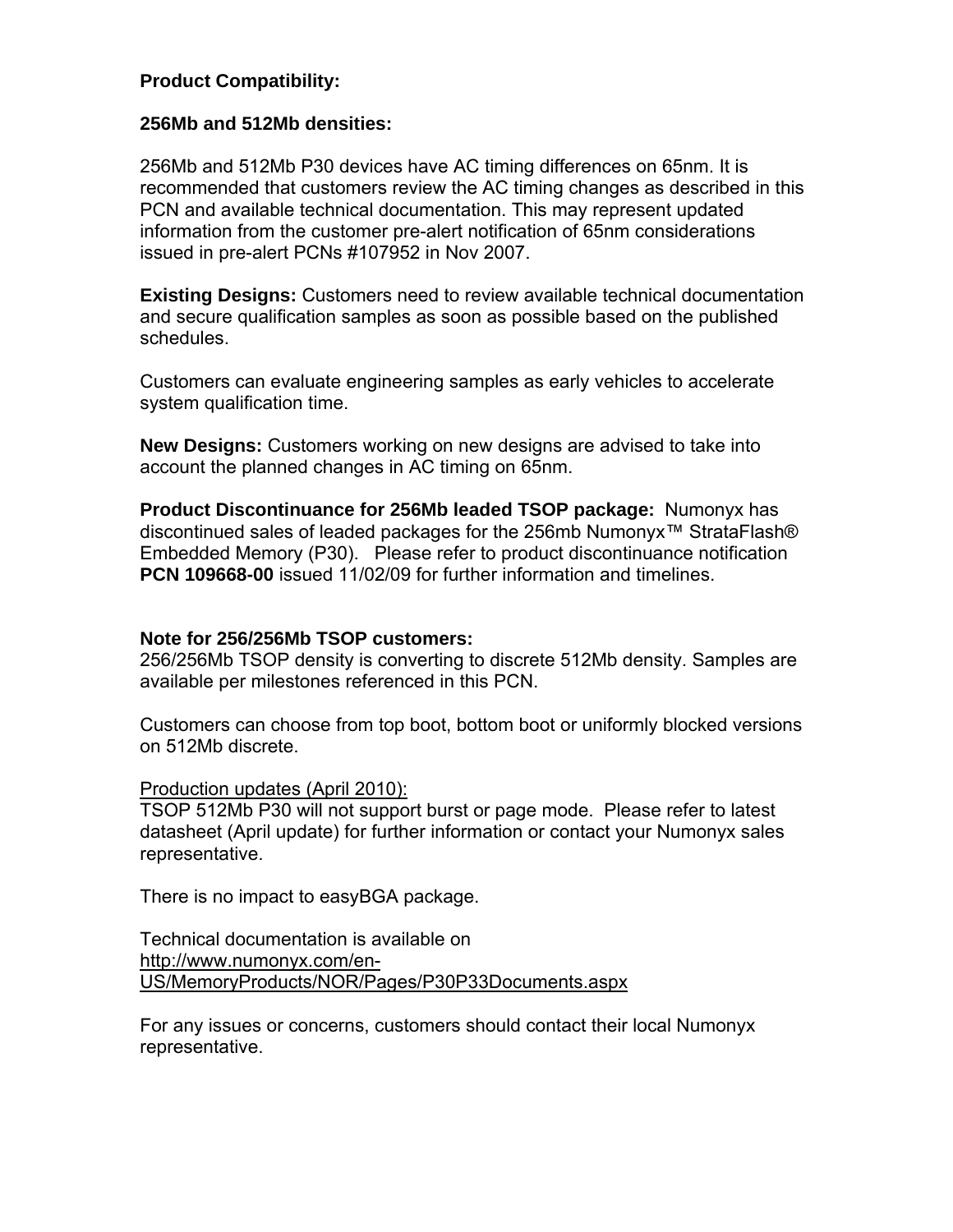#### **128Mb, 64Mb densities:**

In case of 64-128Mb densities, 65nm products are planned as form, fit, and function compatible to 130nm versions. Target technical specifications will match existing 130nm datasheets.

**Existing Designs:** Customers need to be aware of conversion to 65nm and be ready to transition to the new process lithography within 90 days of qualification samples availability. Customers should review technical documentation and secure samples once those become available.

**New Designs:** Customers working on new designs should be aware of conversion to 65nm and can use existing 130nm samples for evaluation. Customers must be ready to transition to 65nm products once qualification samples are available.

# **Product Compatibility – Device OTP/Simple OTP parts**

Customers using Device OTP and Simple OTP (special security parts) today are advised to consider migrating to standard 65nm parts and implement OTP using password access. See ordering codes below for Device OTP/Simple OTP parts. In case legacy configuration is required for ease of migration, please contact your Numonyx Sales Representative for custom line item set up.

# **Technical Documentation:**

For current technical documentation, please refer to the following links:

# **130nm Documentation:**

[Numonyx StrataFlash® Embedded Memory \(P30\) Family Datasheet:](http://www.intel.com/design/flcomp/datashts/306666.htm) [http://www.numonyx.com/Documents/Datasheets/306666\\_P30\\_Discrete\\_DS.pdf](http://www.numonyx.com/Documents/Datasheets/306666_P30_Discrete_DS.pdf)

# **256Mb and 256/256 65nm Technical Documentation (datasheet and migration guides):**

[http://www.numonyx.com/en-](http://www.numonyx.com/en-US/MemoryProducts/NOR/Pages/P30P33Documents.aspx)[US/MemoryProducts/NOR/Pages/P30P33Documents.aspx](http://www.numonyx.com/en-US/MemoryProducts/NOR/Pages/P30P33Documents.aspx)

# **128Mb and below P30 Documentation:**

Preliminary technical documentation is available via your Numonyx sales representative.

# **Table 1: 256Mb and 512Mb P30 130nm to 65nm Specification Differences**

| <b>Feature</b> | 65nm Specification Differences          | Impact/Recommendation          |
|----------------|-----------------------------------------|--------------------------------|
| Read Timing    | EasyBGA and QUAD+ $t_{\text{ACC}}$ goes | <sup>1</sup> Customers need to |
|                | from 85ns to 100ns                      | evaluate timings to            |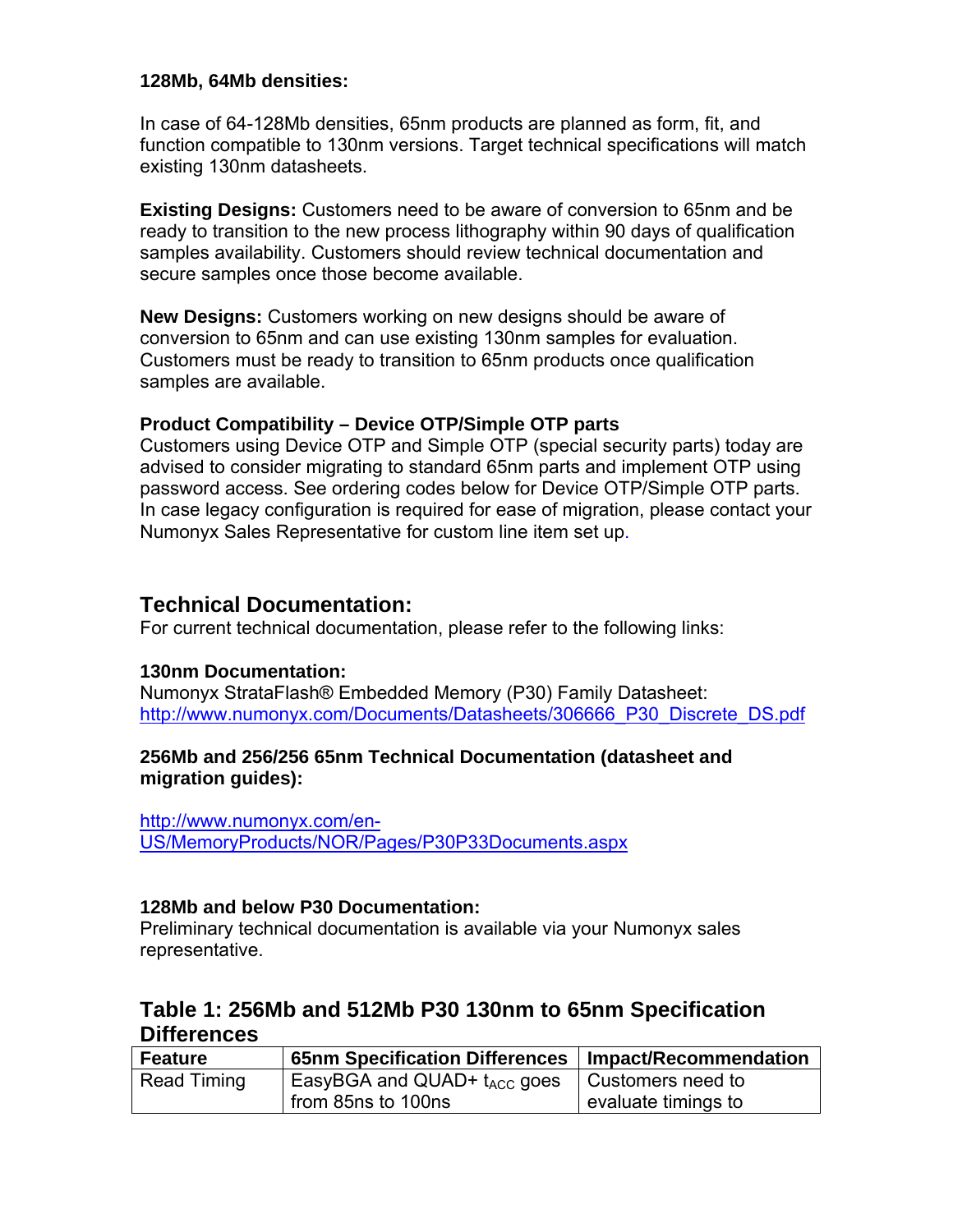|                    | 256Mb-512Mb TSOP t <sub>ACC</sub> goes<br>from 95ns to 110ns                  | determine impact to their<br>designs on a case-by-case<br>basis                     |
|--------------------|-------------------------------------------------------------------------------|-------------------------------------------------------------------------------------|
| Power Up<br>Timing | Power up timing goes from 60us<br>to $300\mu s$                               | Customer needs to<br>evaluate system power-up<br>timing on a case by case<br>basis. |
| Word Program       | Word programming changes from<br>40us typ/175us max to 150us<br>typ/456µs max | <b>Customers should</b><br>evaluate impact to their<br>designs                      |

**Note:** 64-128Mb P30 65nm products are expected to be form, fit and function compatible to 130nm versions.

# **64Mb, 128Mb, 256Mb and 512Mb (256/256Mb) P30: Samples Ordering Information**

# **Contact your Numonyx Sales Representative or Authorized Distributor for assistance with ordering samples.**

# **128Mb P30: Impacted Numonyx Ordering Codes:**

Please note the part numbers in the tables below have been updated to reflect the new Numonyx part numbers due to the implementation of the Numonyx Order Management system in November 2009. The ex-Intel pre-conversion part numbers have been retained for historical reference but the MM numbers have been deleted as these are not used in the Numonyx system.

In some cases Numonyx Part Numbers were not created for ex-Intel part numbers if those parts were old samples or production media that is no longer available. These can be identified with "Note A" in the comments field.

For further information on this system conversion please refer to Product Change Notification **PCN 109526-03** "Documentation, Purchasing System, Order Code and Label Change for ex-Intel Products" or contact your Numonyx sales representative.

| <b>Pre-Conversion</b><br><b>Part Description</b> | <b>Pre-conversion part</b><br>number (ex-Intel) | <b>Pre-Conversion</b><br><b>Numonyx Part</b><br>Number (130nm) | <b>Post-conversion</b><br><b>Numonyx Part</b><br>Number (65nm)                                                                                                               | <b>Comments</b>                                                     |
|--------------------------------------------------|-------------------------------------------------|----------------------------------------------------------------|------------------------------------------------------------------------------------------------------------------------------------------------------------------------------|---------------------------------------------------------------------|
|                                                  | JS28F128P30B85873810                            | JS28F128P30B85A                                                | JS28F128P30BF75A                                                                                                                                                             |                                                                     |
|                                                  | JS28F128P30B85S B93                             |                                                                | JS28F128P30BF75A                                                                                                                                                             | Note A                                                              |
| 128Mb TSOP,<br>Lead-free                         | JS28F128P30T85873824                            | JS28F128P30T85A                                                | JS28F128P30TF75A                                                                                                                                                             |                                                                     |
|                                                  | JS28F128P30T85S B93                             |                                                                | JS28F128P30TF75A                                                                                                                                                             | Note A                                                              |
|                                                  | JS28F128P30B85 S B48                            | JS28F128P30B85B                                                | JS28F128P30BF75B                                                                                                                                                             |                                                                     |
| 128Mb Easy                                       | PC28F128P30B85873877                            | PC28F128P30B85A                                                | PC28F128P30BF65A                                                                                                                                                             |                                                                     |
| BGA, Lead-free                                   | PC28F128P30B85S B93                             |                                                                | PC28F128P30BF65A                                                                                                                                                             | Note A                                                              |
|                                                  | PC28F128P30B85SL9E8                             |                                                                | N/A                                                                                                                                                                          | Custom pre-<br>production part no<br>longer available               |
|                                                  | PC28F128P30B85SL9M5                             |                                                                | N/A                                                                                                                                                                          | Custom pre-<br>production part no<br>longer available               |
|                                                  | PC28F128P30B85SL9M6                             | PC28F128P30B85D                                                | Contact your Numonyx<br>Sales Representative for<br><u>aaalahamaa</u> ka mid marka mid marka 1980 meter ka mid marka 1980 meter ka mid marka 1980 meter ka mid marka 1980 me | Convert from<br>Device OTP to<br>المساحي المساحي المستمرات ومسالمات |

assistance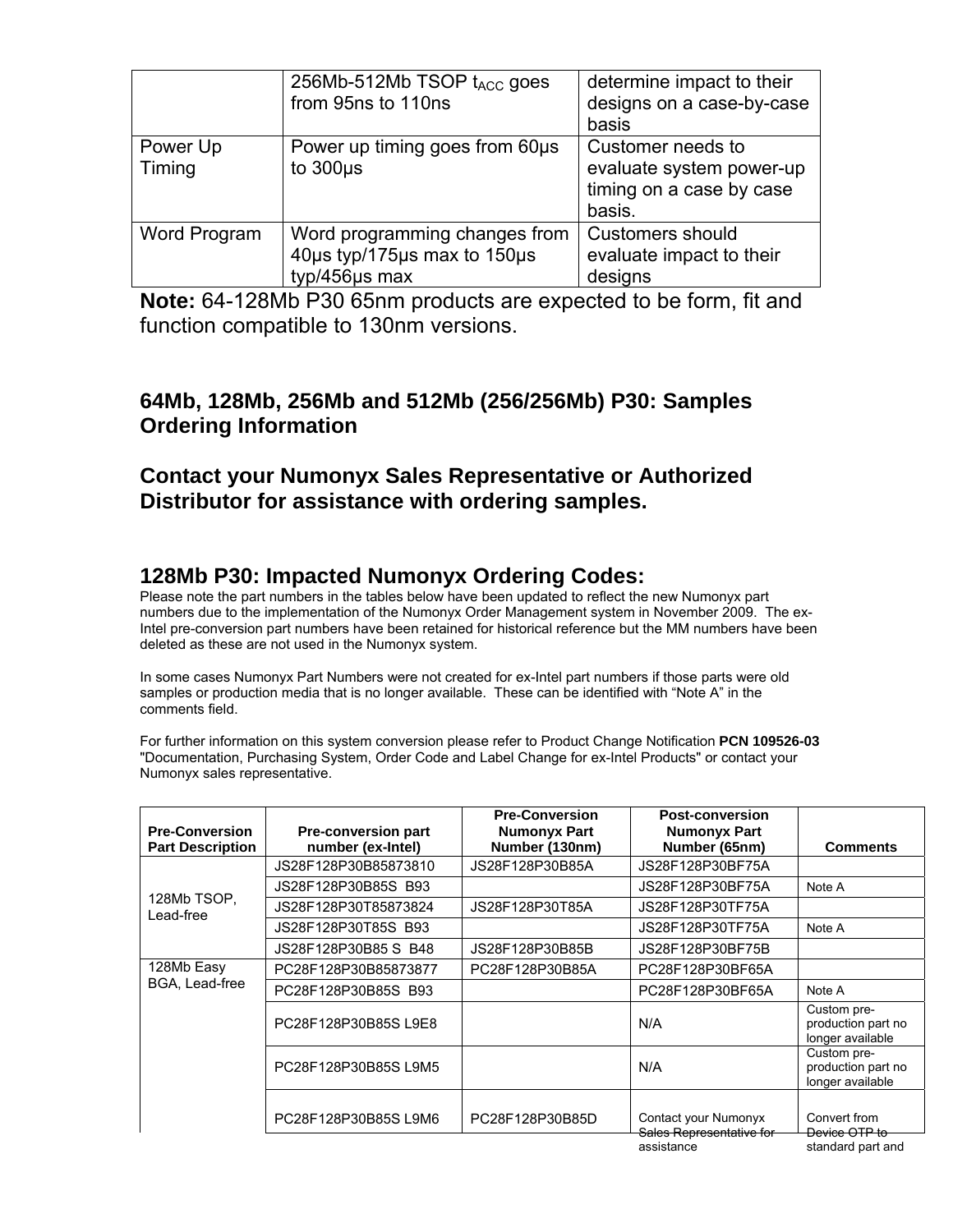| <b>Pre-Conversion</b>   | <b>Pre-conversion part</b> | <b>Pre-Conversion</b><br><b>Numonyx Part</b> | <b>Post-conversion</b><br><b>Numonyx Part</b> |                                                       |
|-------------------------|----------------------------|----------------------------------------------|-----------------------------------------------|-------------------------------------------------------|
| <b>Part Description</b> | number (ex-Intel)          | Number (130nm)                               | Number (65nm)                                 | <b>Comments</b>                                       |
|                         |                            |                                              |                                               | T&R to tray media                                     |
|                         | PC28F128P30B85SL9YQ        | PC28F128P30B85E                              | PC28F128P30BF65E                              |                                                       |
|                         | PC28F128P30T85873880       | PC28F128P30T85A                              | PC28F128P30TF65A                              |                                                       |
|                         | PC28F128P30T85S B48        | PC28F128P30T85B                              | PC28F128P30TF65B                              |                                                       |
|                         | PC28F128P30T85S B93        |                                              | PC28F128P30TF65A                              | Note A                                                |
|                         | PC28F128P30T85SL9E9        |                                              | N/A                                           | Custom pre-<br>production part no<br>longer available |
|                         | RC28F128P30B85873868       | RC28F128P30B85A                              | RC28F128P30BF65A                              |                                                       |
|                         | RC28F128P30B85S B93        |                                              | RC28F128P30BF65A                              | Note A                                                |
| 128Mb Easy              | RC28F128P30T85873867       | RC28F128P30T85A                              | RC28F128P30TF65A                              |                                                       |
| BGA, Leaded             | RC28F128P30T85S B93        |                                              | RC28F128P30TF65A                              | Note A                                                |
|                         | RC28F128P30T85SL9E6        |                                              | N/A                                           | Custom pre-<br>production part no<br>longer available |
|                         | PF48F3000P0ZBQ0874291      | PF48F3000P0ZBQ0A                             | PF48F3000P0ZBQEA                              |                                                       |
| 128Mb QUAD+,            | PF48F3000P0ZBQ0S B93       |                                              | PF48F3000P0ZBQEA                              | Note A                                                |
| Lead-free               | PF48F3000P0ZTQ0874294      | PF48F3000P0ZTQ0A                             | PF48F3000P0ZTQEA                              |                                                       |
|                         | PF48F3000P0ZTQ0S B93       |                                              | PF48F3000P0ZTQEA                              |                                                       |
|                         | RD48F3000P0ZBQ0874381      | RD48F3000P0ZBQ0A                             | RD48F3000P0ZBQEA                              |                                                       |
| 128Mb QUAD+,<br>Leaded  | RD48F3000P0ZTQ0874297      | RD48F3000P0ZTQ0A                             | RD48F3000P0ZTQEA                              |                                                       |
|                         | RD48F3000P0ZTQ0S B93       |                                              | RD48F3000P0ZTQEA                              | Note A                                                |

Note A: ex-Intel part numbers that were old samples and/or production media that is no longer available were not converted to Numonyx commercial part numbers. 65nm post-conversion part number is standard production part in tray media.

# **256Mb P30: Impacted Numonyx Ordering Codes:**

# **65nm order code update**

Please note all 65nm 256Mb P30 products are undergoing a separate product conversion beginning April 2010 (PCN #4398, "256Mb and 256/256Mb 65nm P30 Silicon Metal Layer Change and Assembly Site proliferation"). The 65nm part numbers listed below refer to preconversion material (A-1 stepping).

| <b>Pre-Conversion</b>     | <b>Ex-Intel Pre-Conversion</b> | <b>Numonyx Pre-</b><br><b>Conversion Part</b> | <b>Numonyx Post-</b><br><b>Conversion Part</b> |                                                                                                                                                                       |
|---------------------------|--------------------------------|-----------------------------------------------|------------------------------------------------|-----------------------------------------------------------------------------------------------------------------------------------------------------------------------|
| <b>Part Description</b>   | Part Number (130nm)            | Number (130nm)                                | Number (65nm, A-1)                             | <b>Comments</b>                                                                                                                                                       |
|                           | JS28F256P30B95877823           | JS28F256P30B95A                               | JS28F256P30BFA                                 |                                                                                                                                                                       |
|                           | JS28F256P30B95S B48            | JS28F256P30B95B                               | JS28F256P30BFB                                 |                                                                                                                                                                       |
|                           | JS28F256P30B95S B93            |                                               | JS28F256P30BFA                                 | Note A                                                                                                                                                                |
| 256Mb TSOP,               | JS28F256P30T95877825           | JS28F256P30T95A                               | JS28F256P30TFA                                 |                                                                                                                                                                       |
| Lead-free P30             | JS28F256P30T95S B48            |                                               | JS28F256P30TFA                                 | Tape and Reel<br>Media converting<br>to Tray                                                                                                                          |
|                           | JS28F256P30T95S B93            |                                               | JS28F256P30TFA                                 | Note A                                                                                                                                                                |
| 256Mb TSOP.<br>Leaded P30 | TE28F256P30B95877816           | $N/A - EOL1$                                  | TE28F256P30BFA <sup>1</sup>                    | <b>Leaded TSOP</b><br>package has<br>been<br>discontinued.<br>Refer to product<br>discontinuance<br>notification PCN<br>109668-00 for<br>information and<br>timelines |
|                           | TE28F256P30B95S B48            | $N/A - EOL1$                                  | TE28F256P30BFA <sup>1</sup>                    |                                                                                                                                                                       |
|                           | TE28F256P30B95S B93            | $N/A - EOL1$                                  | TE28F256P30BFA <sup>1</sup>                    |                                                                                                                                                                       |
|                           | TE28F256P30T95877807           | $N/A - EOL1$                                  | TE28F256P30TFA <sup>1</sup>                    |                                                                                                                                                                       |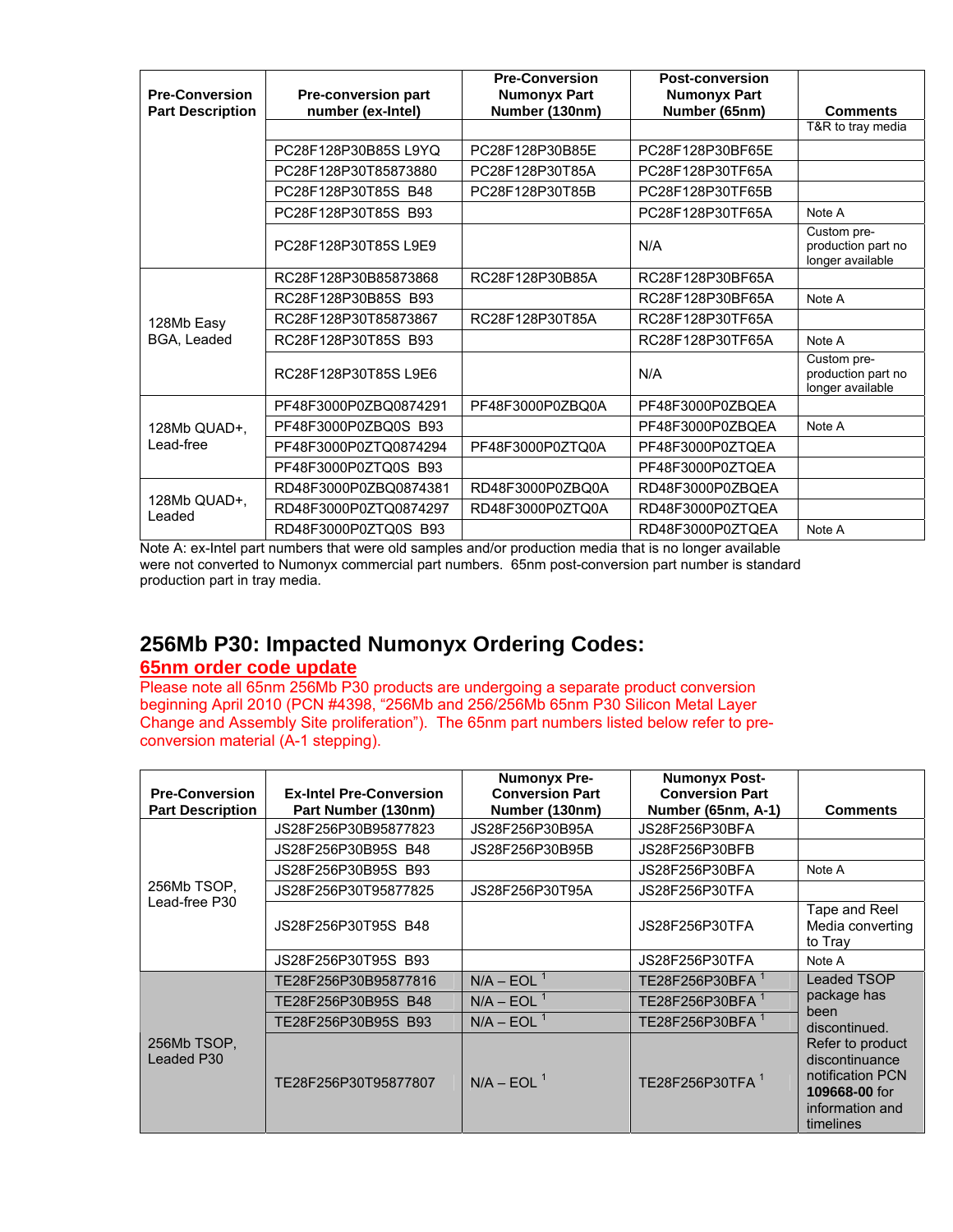| <b>Pre-Conversion</b><br><b>Part Description</b> | <b>Ex-Intel Pre-Conversion</b><br>Part Number (130nm) | <b>Numonyx Pre-</b><br><b>Conversion Part</b><br>Number (130nm) | <b>Numonyx Post-</b><br><b>Conversion Part</b><br>Number (65nm, A-1) | <b>Comments</b>                                                                                                      |
|--------------------------------------------------|-------------------------------------------------------|-----------------------------------------------------------------|----------------------------------------------------------------------|----------------------------------------------------------------------------------------------------------------------|
| 256Mb Easy<br>BGA, Lead-free<br>P30              | PC28F256P30B85873888                                  | PC28F256P30B85A                                                 | PC28F256P30BFA                                                       |                                                                                                                      |
|                                                  | PC28F256P30B85S B48                                   | PC28F256P30B85B                                                 | PC28F256P30BFB                                                       |                                                                                                                      |
|                                                  | PC28F256P30B85S B93                                   |                                                                 | PC28F256P30BFA                                                       | Note A                                                                                                               |
|                                                  | PC28F256P30B85SL9C4                                   | PC28F256P30B85D                                                 | PC28F256P30BFA                                                       | Convert from<br>Device OTP to<br>Standard part<br>(Contact your<br><b>Sales</b><br>Representative<br>for assistance) |
|                                                  | PC28F256P30B85S L9E2                                  |                                                                 | PC28F256P30BFA                                                       | Convert from<br>Device OTP to<br>Standard part<br>(Contact Sales<br>Representative<br>for assistance)                |
|                                                  | PC28F256P30B85SL9E4                                   |                                                                 | PC28F256P30BFA                                                       | Device OTP<br>converting to<br>Standard part<br>(Contact Sales<br>Representative<br>for assistance)                  |
|                                                  | PC28F256P30B85S LA9E                                  | PC28F256P30B85F                                                 | PC28F256P30BFA                                                       | Device OTP<br>converting to<br>Standard part<br>(Contact Sales<br>Representative<br>for assistance)                  |
|                                                  | PC28F256P30B85 S LA3Z                                 | PC28F256P30B85E                                                 | PC28F256P30BFA                                                       |                                                                                                                      |
|                                                  | PC28F256P30T85873900                                  | PC28F256P30T85A                                                 | PC28F256P30TFA                                                       |                                                                                                                      |
|                                                  | PC28F256P30T85S B48                                   | PC28F256P30T85B                                                 | PC28F256P30TFA                                                       | Tape and Reel<br>Media converting<br>to Tray                                                                         |
|                                                  | PC28F256P30T85S B93                                   |                                                                 | PC28F256P30TFA                                                       | Note A                                                                                                               |
|                                                  | PC28F256P30T85SL9E3                                   |                                                                 | PC28F256P30TFA                                                       | Device OTP<br>converting to<br>Standard part<br>(Contact Sales<br>Representative<br>for assistance)                  |
|                                                  | PC28F256P30T85 S LA3Y                                 | PC28F256P30T85D                                                 | PC28F256P30TFA                                                       |                                                                                                                      |
|                                                  | RC28F256P30B85873883                                  | RC28F256P30B85A                                                 | RC28F256P30BFA                                                       |                                                                                                                      |
|                                                  | RC28F256P30B85S B93                                   |                                                                 | RC28F256P30BFA                                                       | Note A                                                                                                               |
| 256Mb Easy<br>BGA, Leaded<br>P30                 | RC28F256P30B85SL8X7                                   | RC28F256P30B85D                                                 | RC28F256P30BFA                                                       | Device OTP<br>converting to<br>Standard part<br>(Contact Sales<br>Representative<br>for assistance)                  |
|                                                  | RC28F256P30B85S L9DY                                  |                                                                 | RC28F256P30BFA                                                       | Device OTP<br>converting to<br>Standard part<br>(Contact Sales<br>Representative<br>for assistance)                  |
|                                                  | RC28F256P30T85873882                                  | RC28F256P30T85A                                                 | RC28F256P30TFA                                                       |                                                                                                                      |
|                                                  | RC28F256P30T85S B48                                   | RC28F256P30T85B                                                 | RC28F256P30TFB                                                       |                                                                                                                      |
|                                                  | RC28F256P30B85 S B48                                  | RC28F256P30B85B                                                 | RC28F256P30BFA                                                       | Tape and Reel<br>Media converting                                                                                    |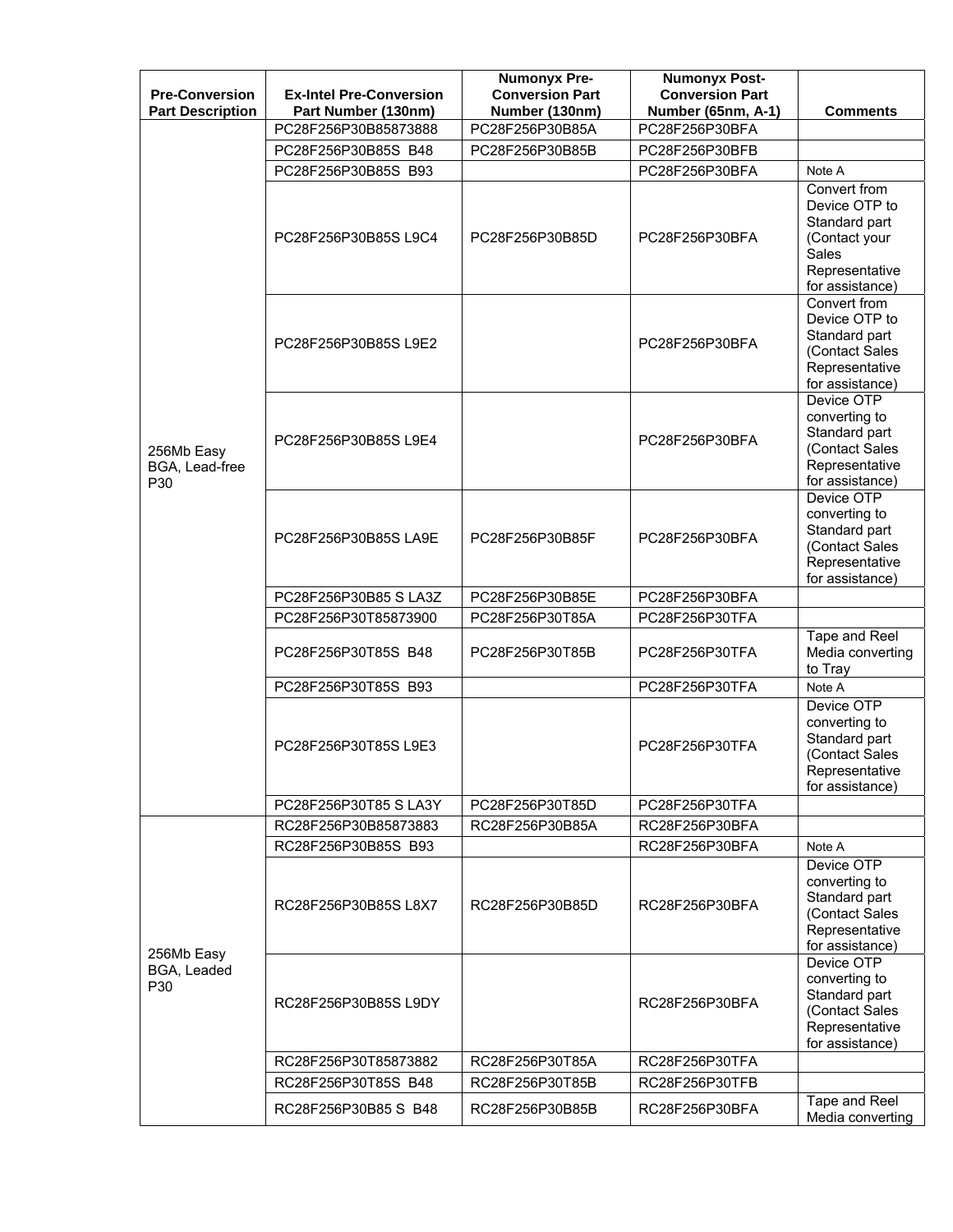| <b>Pre-Conversion</b><br><b>Part Description</b> | <b>Ex-Intel Pre-Conversion</b><br>Part Number (130nm) | <b>Numonyx Pre-</b><br><b>Conversion Part</b><br>Number (130nm) | <b>Numonyx Post-</b><br><b>Conversion Part</b><br>Number (65nm, A-1) | <b>Comments</b> |
|--------------------------------------------------|-------------------------------------------------------|-----------------------------------------------------------------|----------------------------------------------------------------------|-----------------|
|                                                  |                                                       |                                                                 |                                                                      | to Tray         |
| 256Mb QUAD+,<br>Lead-free P30                    | PF48F4000P0ZBQ0874085                                 | PF48F4000P0ZBQ0A                                                | PF48F4000P0ZBQEA                                                     |                 |
|                                                  | PF48F4000P0ZBQ0S B93                                  |                                                                 | PF48F4000P0ZBOEA                                                     | Note A          |
|                                                  | PF48F4000P0ZTQ0874090                                 | PF48F4000P0ZTQ0A                                                | PF48F4000P0ZTQED                                                     |                 |
|                                                  | PF48F4000P0ZTQ0S B93                                  |                                                                 | PF48F4000P0ZTQED                                                     | Note A          |

1 - Product discontinuance last orders for 256Mb TSOP Leaded P30 are being fulfilled on 65nm due to conversion from 130nm having already been completed in 2009.

Note A: ex-Intel part numbers that were old samples and/or production media that is no longer available were not converted to Numonyx commercial part numbers. 65nm post-conversion part number is standard production part in tray media.

# **512Mb (256/256Mb) P30 easyBGA and QUAD+: Impacted Numonyx Ordering Codes:**

*Note: For stacked devices, the same physical device has both top and bottom boot blocks. Post-conversion Numonyx part numbers (65nm) have been consolidated to a "B" boot block parameter designator.* 

#### **65nm order code update**

Please note all 65nm 256Mb P30 products are undergoing a separate product conversion beginning April 2010 (PCN #4398, "256Mb and 256/256Mb 65nm P30 Silicon Metal Layer Change and Assembly Site proliferation"). The 65nm part numbers listed below refer to preconversion material (A-1 stepping).

|                                     |                            | <b>Pre-Conversion</b> | <b>Post-conversion</b> |                                                                                                     |
|-------------------------------------|----------------------------|-----------------------|------------------------|-----------------------------------------------------------------------------------------------------|
| <b>Pre-Conversion</b>               | <b>Pre-conversion part</b> | <b>Numonyx Part</b>   | <b>Numonyx Part</b>    |                                                                                                     |
| <b>Part Description</b>             | number (ex-Intel)          | Number (130nm)        | Number (65nm, A-1)     | <b>Comments</b>                                                                                     |
|                                     | PC48F4400P0VB00874457      | PC48F4400P0VB00A      | PC48F4400P0VB0EA       |                                                                                                     |
|                                     | PC48F4400P0VB00S B48       | PC48F4400P0VB00B      | PC48F4400P0VB0EA       |                                                                                                     |
|                                     | PC48F4400P0VB00S B93       | $N/A - no PN created$ | PC48F4400P0VB0EA       |                                                                                                     |
| 512Mb Easy<br>BGA, Lead-free<br>P30 | PC48F4400P0VT00874460      | PC48F4400P0VT00A      | PC48F4400P0VB0EA       |                                                                                                     |
|                                     | PC48F4400P0VT00S B93       | $N/A - no PN created$ | PC48F4400P0VB0EA       |                                                                                                     |
|                                     | PC48F4400P0VB00SLABY       | PC48F4400P0VB00D      | PC48F4400P0VB0EA       | Device OTP<br>converting to<br>Standard part<br>(Contact Sales<br>Representative<br>for assistance) |
| 512Mb Easy                          | RC48F4400P0VB00874452      | RC48F4400P0VB00A      | RC48F4400P0VB0EA       |                                                                                                     |
| BGA, Leaded<br>P30                  | RC48F4400P0VB00S B93       |                       | RC48F4400P0VB0EA       | Note A                                                                                              |
|                                     | RC48F4400P0VT00874454      | RC48F4400P0VT00A      | RC48F4400P0VB0EA       |                                                                                                     |
| 512Mb QUAD+,<br>Lead-free P30       | PF48F4400P0VBQ0874561      | PF48F4400P0VBQ0A      | PF48F4400P0VBQEA       |                                                                                                     |
|                                     | PF48F4400P0VBQ0S B48       |                       | PF48F4400P0VBQEA       | T&R by request                                                                                      |
|                                     | PF48F4400P0VBQ0S B93       |                       | PF48F4400P0VBQEA       | Note A                                                                                              |
|                                     | PF48F4400P0VTQ0874563      | PF48F4400P0VTQ0A      | PF48F4400P0VBQEA       |                                                                                                     |
| 512Mb QUAD+,<br>Leaded P30          | RD48F4400P0VBQ0874461      | RD48F4400P0VBQ0A      | RD48F4400P0VBQEA       |                                                                                                     |
|                                     | RD48F4400P0VTQ0874502      | RD48F4400P0VTQ0A      | RD48F4400P0VBQEA       |                                                                                                     |

Note A: ex-Intel part numbers that were old samples and/or production media that is no longer available were not converted to Numonyx commercial part numbers. 65nm post-conversion part number is standard production part in tray media.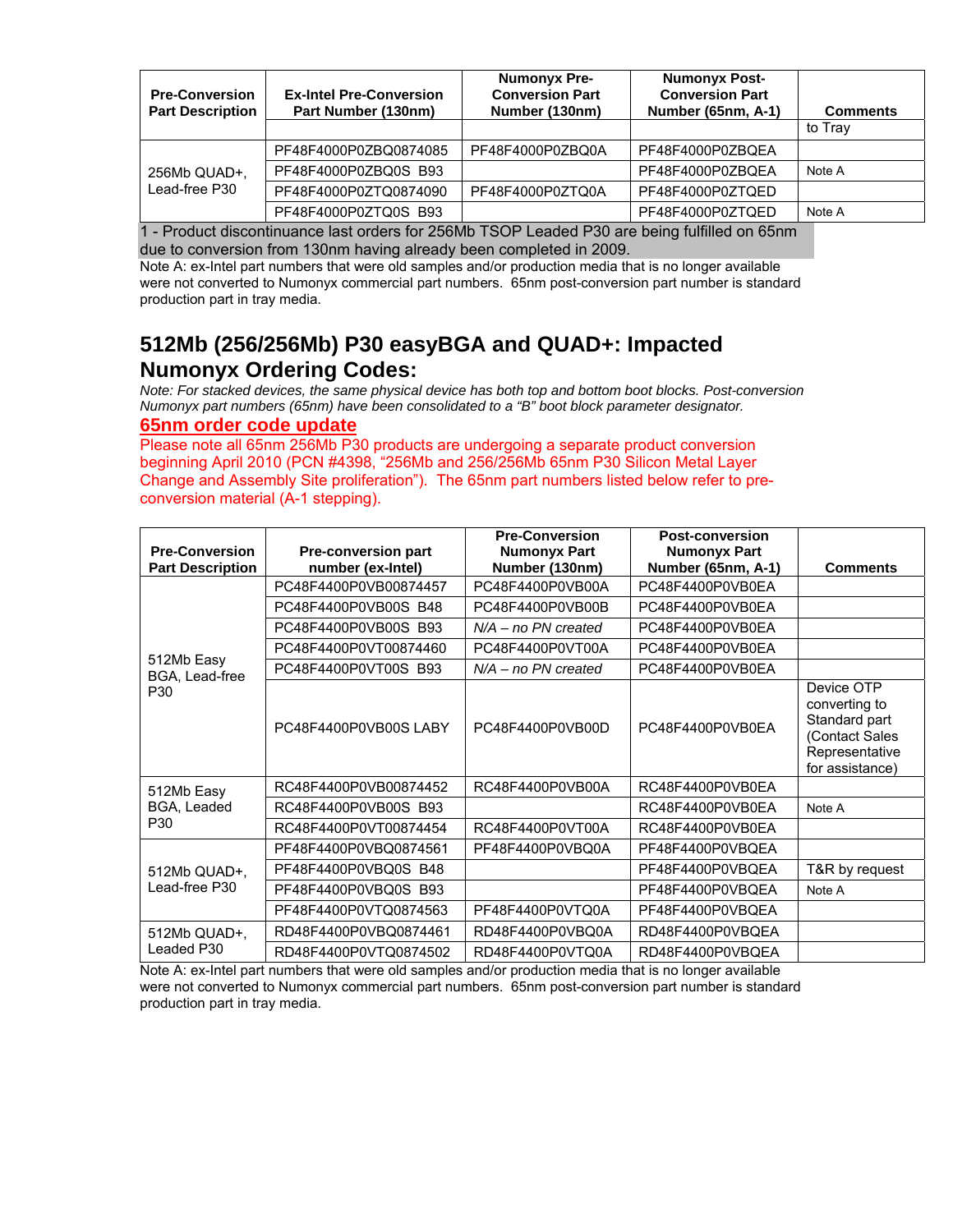# **512Mb (256/256Mb) P30 TSOP: Impacted Numonyx Ordering Codes:**

| <b>Pre-Conversion</b><br><b>Part Description</b> | <b>Pre-conversion part</b><br>number (ex-Intel) | <b>Pre-Conversion</b><br><b>Numonyx Part</b><br>Number (130nm) | <b>Post-conversion</b><br><b>Numonyx Part</b><br>Number (65nm) | <b>Comments</b>                  |
|--------------------------------------------------|-------------------------------------------------|----------------------------------------------------------------|----------------------------------------------------------------|----------------------------------|
| 512Mb TSOP,<br>Lead-free                         | JS48F4400P0VB00Q GU5                            |                                                                | JS28F512P30TFA                                                 |                                  |
|                                                  |                                                 | JS28F512P30BFA<br>Note A<br>JS28F512P30EFA                     | Stacked                                                        |                                  |
|                                                  |                                                 |                                                                |                                                                | converting to                    |
|                                                  | JS48F4400P0VB00S B93                            |                                                                | JS28F512P30TFA                                                 | Monolithic.                      |
|                                                  |                                                 | Note A                                                         | JS28F512P30BFA                                                 | 65nm devices<br>will not support |
|                                                  |                                                 |                                                                | JS28F512P30EFA                                                 |                                  |
|                                                  | JS48F4400P0VB00S L9Q3                           | JS48F4400P0VB00A                                               | JS28F512P30TFA                                                 | burst or page                    |
|                                                  |                                                 |                                                                | JS28F512P30BFA                                                 | mode.                            |
|                                                  |                                                 |                                                                | JS28F512P30EFA                                                 |                                  |

**\***Customer can choose from top boot, bottom boot or uniformly boot configuration for conversion option. Refer to datasheet and migration guide for reference.

Note A: ex-Intel part numbers that were old samples and/or production media that is no longer available were not converted to Numonyx commercial part numbers. 65nm post-conversion part number is standard production part in tray media.

# **64Mb P30: Impacted Numonyx Ordering Codes:**

|                          |                            | <b>Pre-Conversion</b> | <b>Post-conversion</b> |                                                                                                     |
|--------------------------|----------------------------|-----------------------|------------------------|-----------------------------------------------------------------------------------------------------|
| <b>Pre-Conversion</b>    | <b>Pre-conversion part</b> | <b>Numonyx Part</b>   | <b>Numonyx Part</b>    |                                                                                                     |
| <b>Part Description</b>  | number (ex-Intel)          | Number (130nm)        | Number (65nm)          | <b>Comments</b>                                                                                     |
|                          | JS28F640P30B85873892       | JS28F640P30B85A       | JS28F640P30BF65A       |                                                                                                     |
| 64Mb TSOP,<br>Lead-free  | JS28F640P30B85S B93        |                       | JS28F640P30BF65A       | Note A                                                                                              |
|                          | JS28F640P30T85873897       | JS28F640P30T85A       | JS28F640P30TF65A       |                                                                                                     |
|                          | JS28F640P30T85S B93        |                       | JS28F640P30TF65A       | Note A                                                                                              |
|                          | PC28F640P30B85873919       | PC28F640P30B85A       | PC28F640P30BF65A       |                                                                                                     |
|                          | PC28F640P30B85S B48        | PC28F640P30B85B       | PC28F640P30BF65B       |                                                                                                     |
|                          | PC28F640P30B85SL8XB        |                       | PC28F640P30BF65A       | Note A                                                                                              |
|                          | PC28F640P30B85S L9EA       |                       | PC28F640P30BF65A       | Note A                                                                                              |
|                          | PC28F640P30B85S L9LZ       |                       | PC28F640P30BF65A       | Note A                                                                                              |
| 64Mb Easy BGA,           | PC28F640P30T85873913       | PC28F640P30T85A       | PC28F640P30TF65A       |                                                                                                     |
| Lead-free                | PC28F640P30T85S B48        | PC28F640P30T85B       | PC28F640P30TF65B       |                                                                                                     |
|                          | PC28F640P30T85S B93        |                       | PC28F640P30TF65A       | Note A                                                                                              |
|                          | PC28F640P30B85 SLA9D       | PC28F640P30B85E       | PC28F640P30BF65A       | Device OTP<br>converting to<br>Standard part<br>(Contact Sales<br>Representative<br>for assistance) |
| 64Mb Easy BGA,<br>Leaded | RC28F640P30B85873977       | RC28F640P30B85A       | RC28F640P30BF65A       |                                                                                                     |
|                          | RC28F640P30B85S B48        | RC28F640P30B85B       | RC28F640P30BF65B       |                                                                                                     |
|                          | RC28F640P30B85S B93        |                       | RC28F640P30BF65A       | Note A                                                                                              |
|                          | RC28F640P30T85873937       | RC28F640P30T85A       | RC28F640P30TF65A       |                                                                                                     |
|                          | RC28F640P30T85S B93        |                       | RC28F640P30TF65A       | Note A                                                                                              |

Note A: ex-Intel part numbers that were old samples and/or production media that is no longer available were not converted to Numonyx commercial part numbers. 65nm post-conversion part number is standard production part in tray media.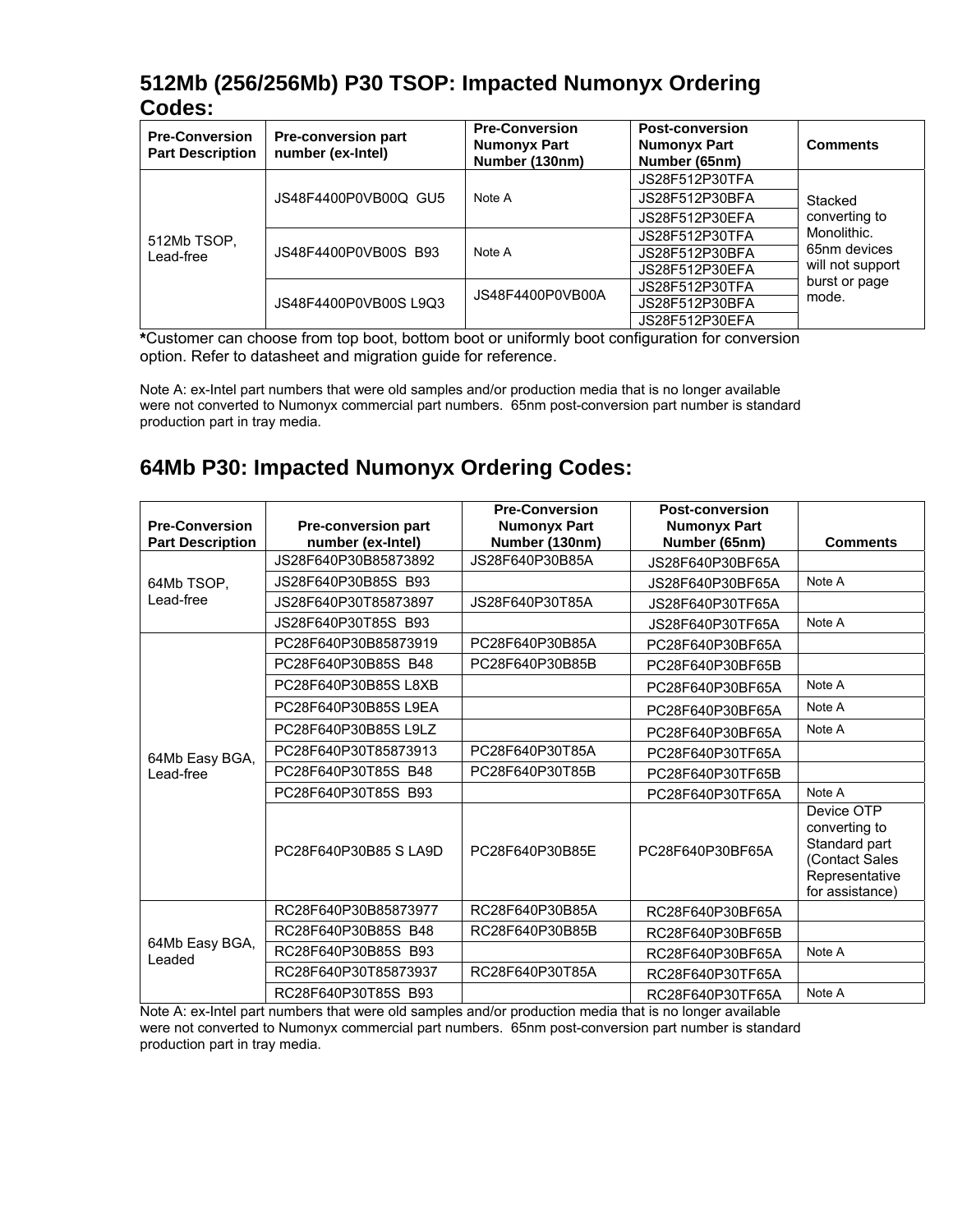# **Reference Documents / Attachments: Document: Location #:**

# **PCN Revision History:**

| Date of Revision: | <b>Revision Number:</b> | Reason:                                                                                                                                                                                                                                                                                                                                                           |
|-------------------|-------------------------|-------------------------------------------------------------------------------------------------------------------------------------------------------------------------------------------------------------------------------------------------------------------------------------------------------------------------------------------------------------------|
| December 1, 2008  | 00                      | Originally Published PCN                                                                                                                                                                                                                                                                                                                                          |
| February 18, 2009 | 01                      | Added clarification on last date to place<br>orders for pre-conversion material and<br>guideline on last expected shipment<br>date for pre-conversion material<br>Added 256Mb Samples Ordering<br>$\bullet$<br>information<br>Added 256Mb post-conversion part<br>٠<br>number and MM# information<br>Updated Byte Write specification<br>$\bullet$<br>differences |
| June 15, 2009     | 02                      | Updated conversion milestones for<br>$\bullet$<br>128Mb, 64Mb, 32Mb densities.<br>Addition of Non-Cancel, Non-Return<br>$\bullet$<br>policy to pre-conversion material.<br>Added 2 customer specific part numbers<br>$\bullet$<br>for 256Mb Easy BGA, Lead-free P30<br>which are converting to standard parts                                                     |
| August 31, 2009   | 03                      | Updated conversion milestones for<br>$\bullet$<br>256/256Mb TSOP<br>Added part numbers for 512Mb TSOP<br>$\bullet$<br>conversion option                                                                                                                                                                                                                           |
| November 2, 2009  | 04                      | Updated conversion milestones for<br>$\bullet$<br>128Mb and 64Mb densities and discrete<br>512Mb TSOP<br>Noted the leaded TSOP 256Mb<br>$\bullet$<br>package has been discontinued. Refer<br>to PCN 109668-00 for discontinuance<br>information and timelines.                                                                                                    |
| February 2010     | N/A                     | Updated conversion milestones for<br>٠<br>128Mb and 64Mb densities.<br>Noted 512Mb P30/P33 TSOP will be put<br>$\bullet$<br>into production with limited<br>specifications. Schedules updated and<br>QS availability clarified.<br>Updated part numbers to reflect<br>$\bullet$<br>implementation of Numonyx order<br>management system.                          |
| April 2010        | N/A                     | Updated conversion milestones for<br>$\bullet$<br>128Mb and 64Mb densities.<br>Update on TSOP 512Mb: 65nm devices<br>٠<br>will not support burst or page mode.                                                                                                                                                                                                    |

• Addition of 65nm Numonyx Part Numbers for 64Mb densities.